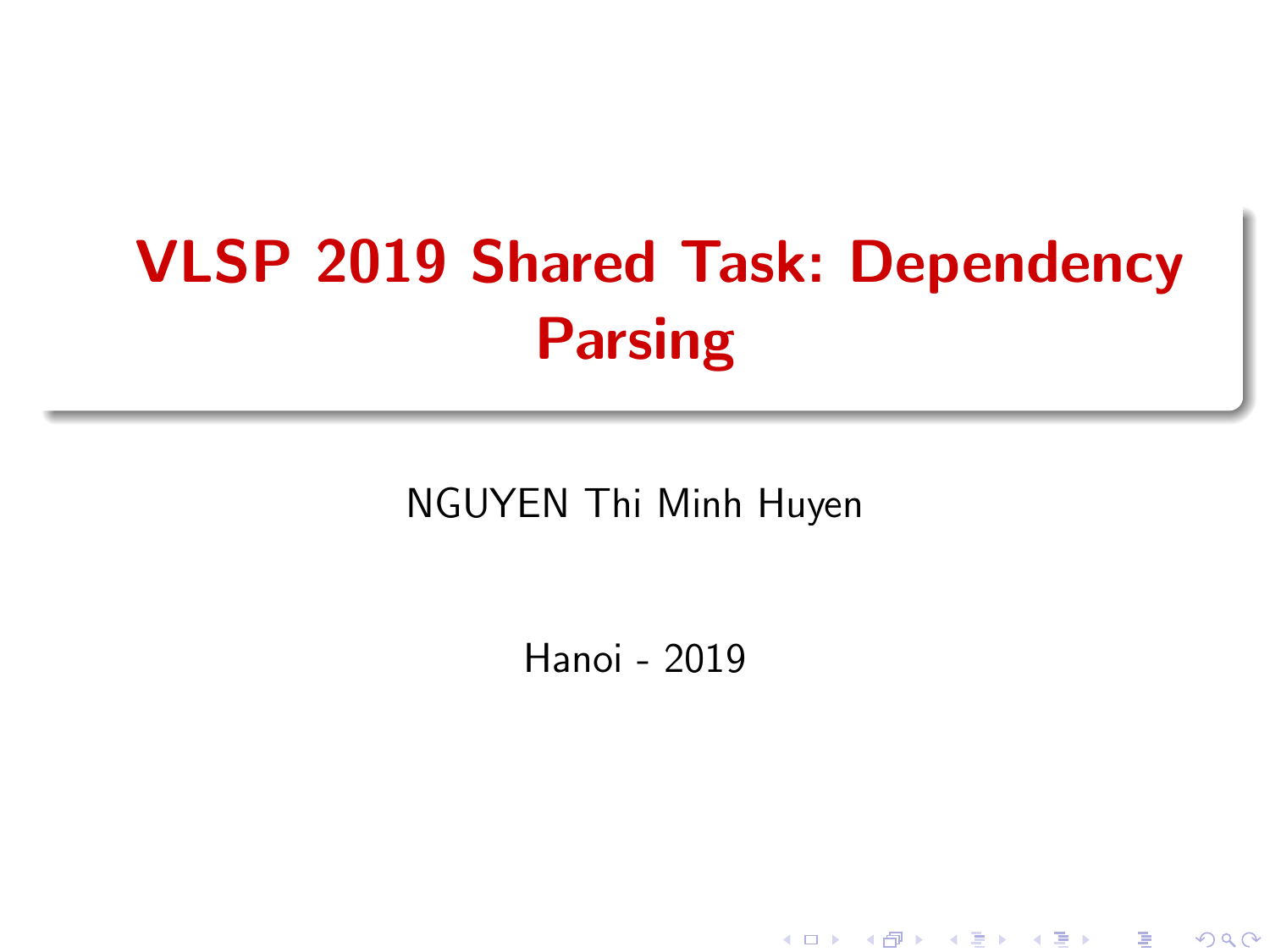











э

イロト イ押ト イヨト イヨト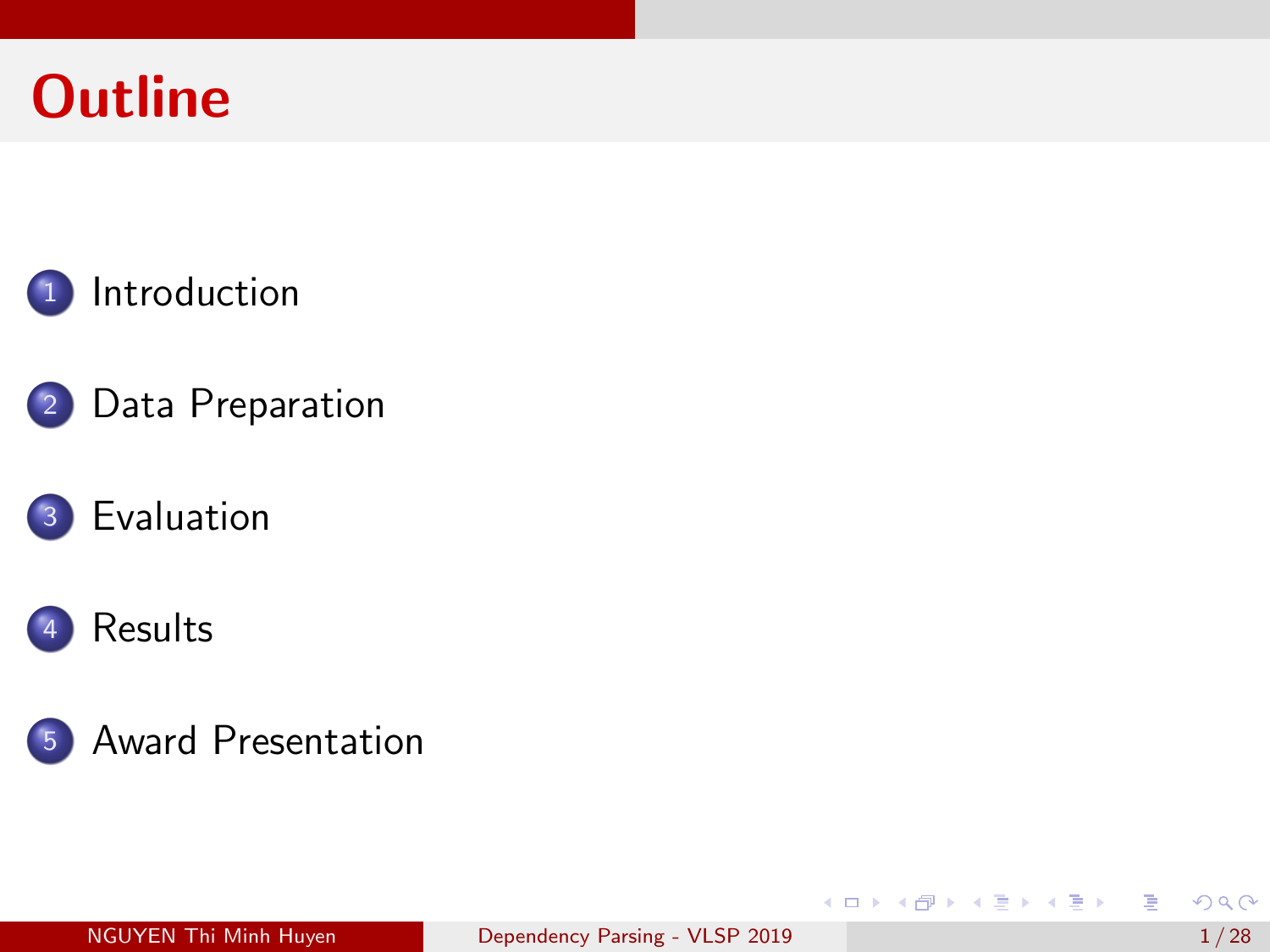## <span id="page-2-0"></span>**Outline**



- [Data Preparation](#page-6-0)
- **[Evaluation](#page-15-0)**





目

イロト イ部 トイヨ トイヨト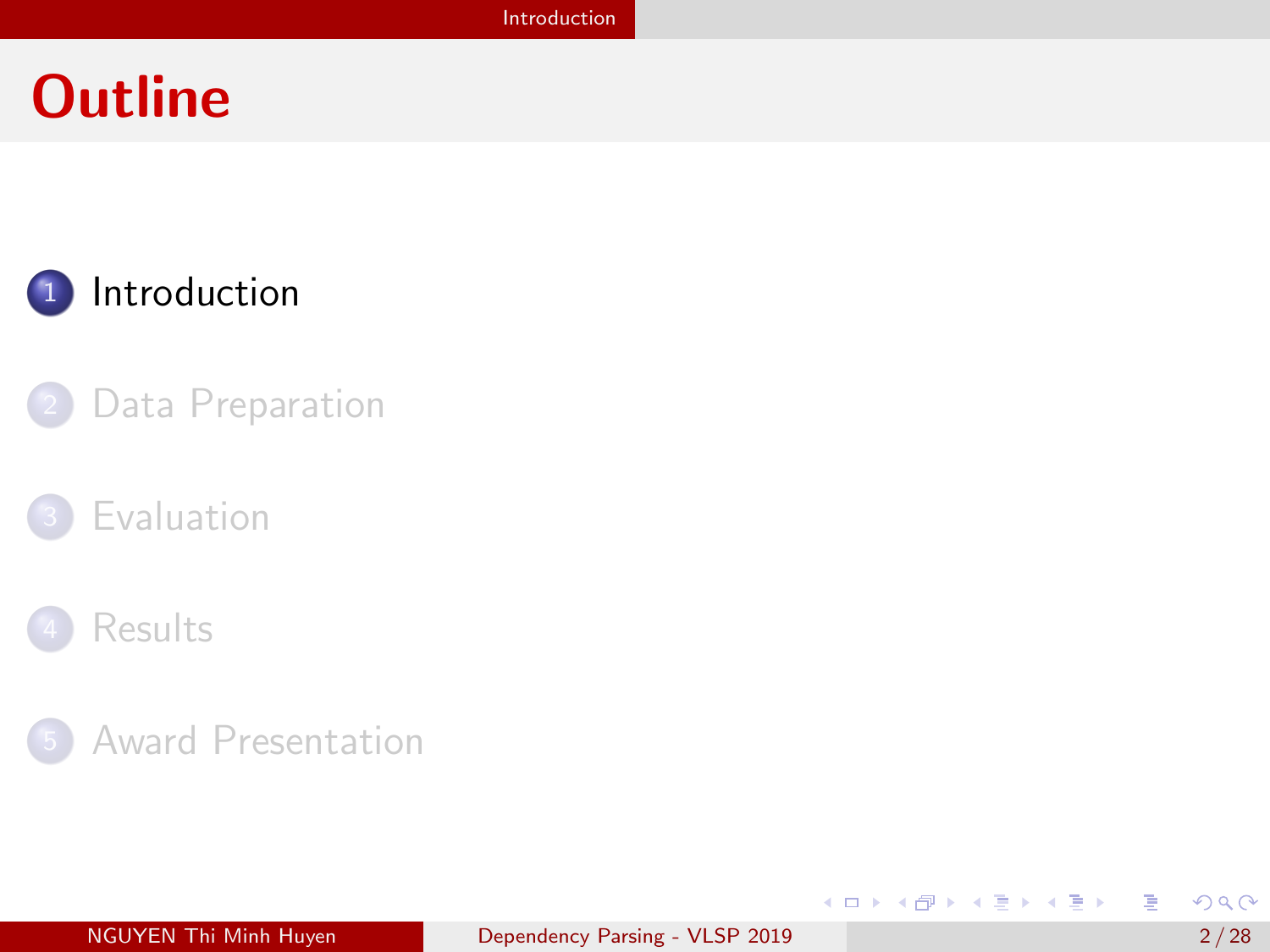# Dependency parsing

- Determining syntactic dependencies between words in a sentence: relationship between a predicate and its arguments, or a word and its modifiers
- Many applications: information extraction, co-reference resolution, question-answering, semantic parsing, ...
- Two shared tasks for Multilingual Parsing from Raw Text to Universal Dependencies
	- CoNLL shared task  $2017<sup>1</sup>$
	- CoNLL shared task 2018<sup>2</sup>

 $1$ http://universaldependencies.org/conll17/ <sup>2</sup>https://universaldependencies.org/conll18/ NGUYEN Thi Minh Huyen [Dependency Parsing - VLSP 2019](#page-0-0) 3/28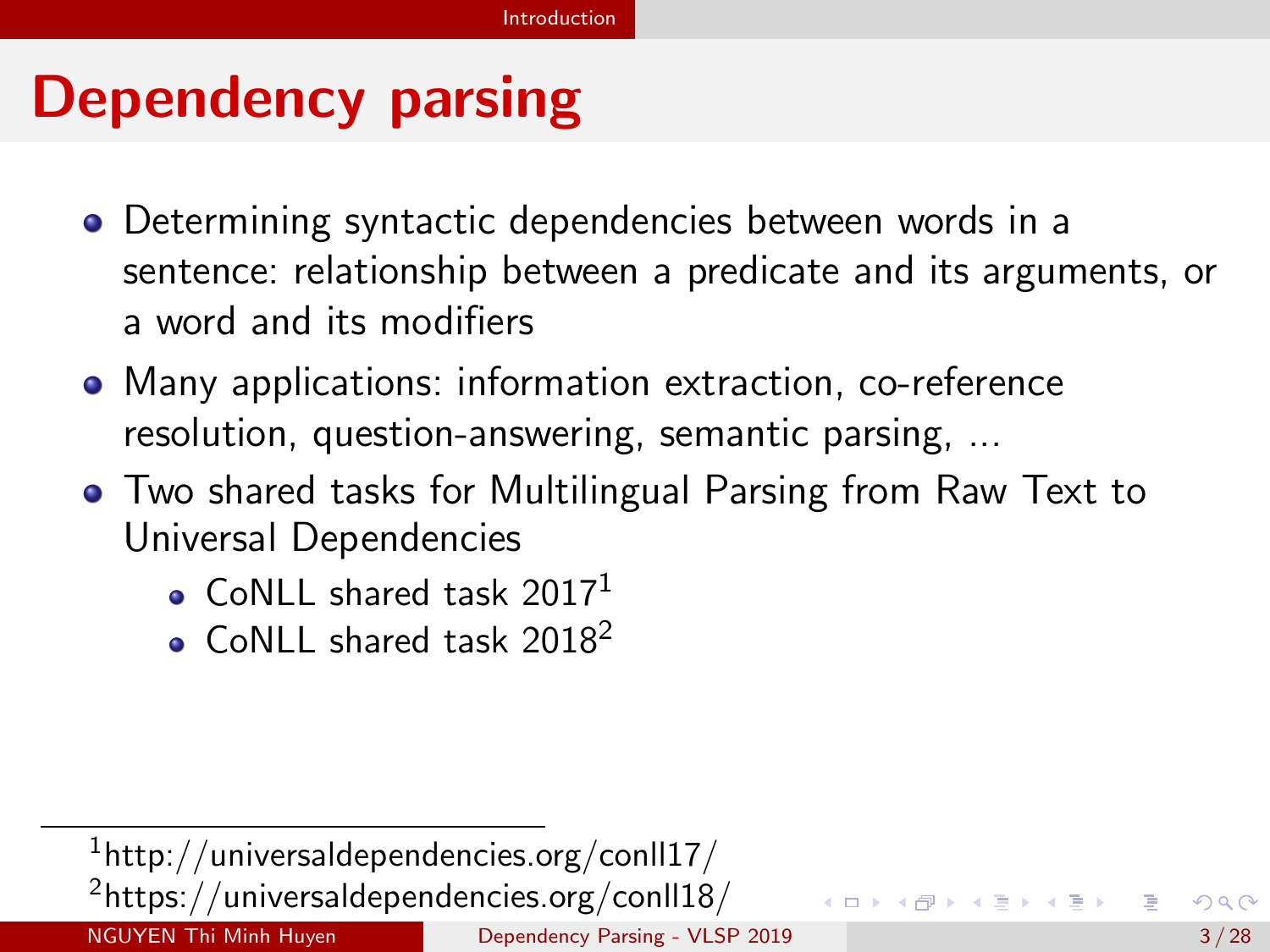# Vietnamese dependency parsing

- In 2008, N.L. Minh et al: MST parser on a corpus consisting of 450 sentences
- In 2013, N.T. Luong et al.: MaltParser on a Vietnamese dependency treebank
- In 2014, N. Q. Dat et al.: a new conversion method to automatically transform a constituent-based VietTreebank into dependency trees
- In 2017, N. K. Hieu: built BKTreebank, a dependency treebank for Vietnamese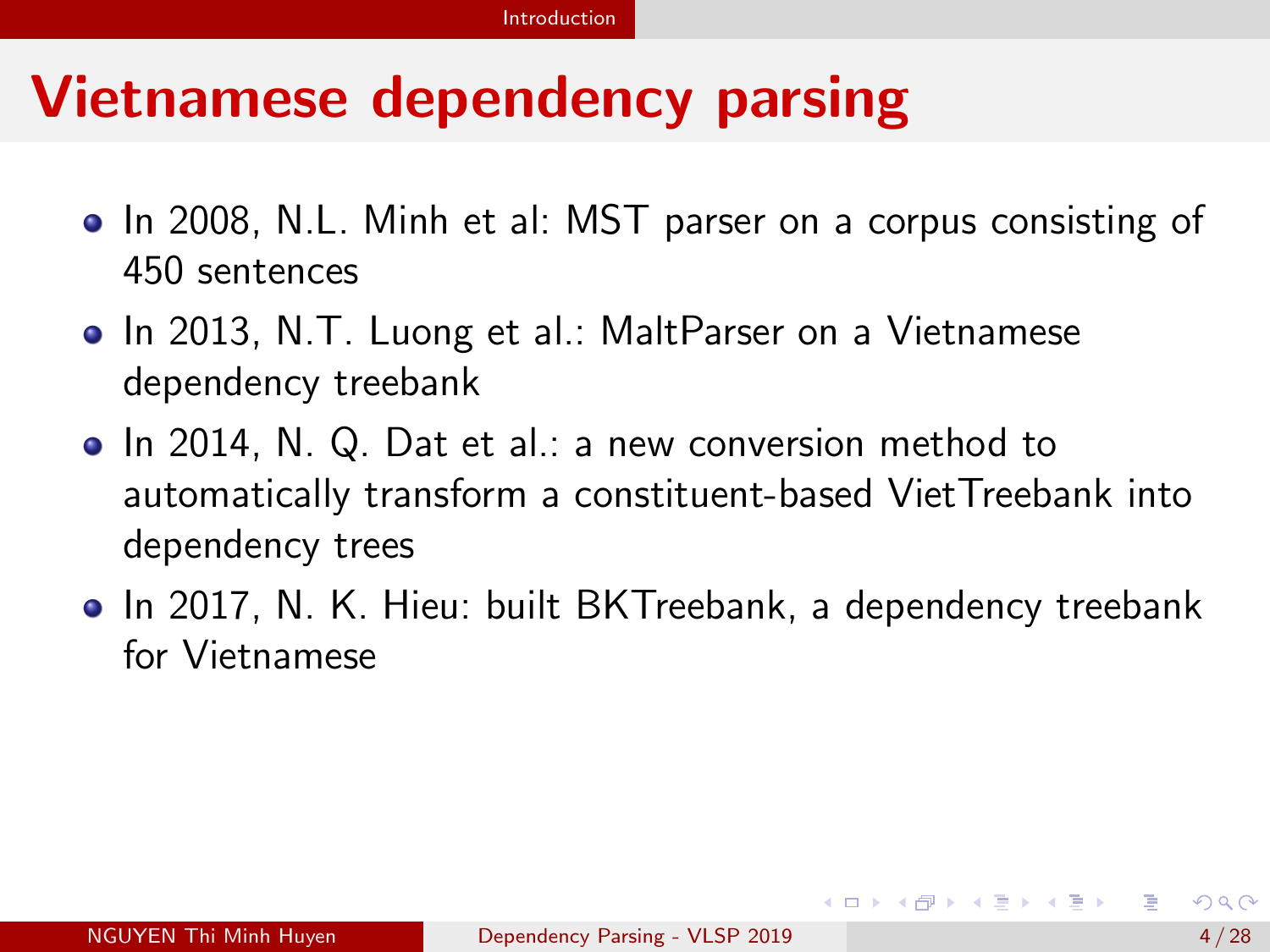# Vietnamese dependency parsing

- In 2017, a Vietnamese dependency treebank of 3,000 sentences is included for the CoNLL shared-task "Multilingual Parsing from Raw Text to Universal Dependencies": 48 dependency labels for Vietnamese based on Stanford dependency labels set
	- Small
	- **Contains several errors**

### VLSP 2019: Vietnamese dependency parsing shared task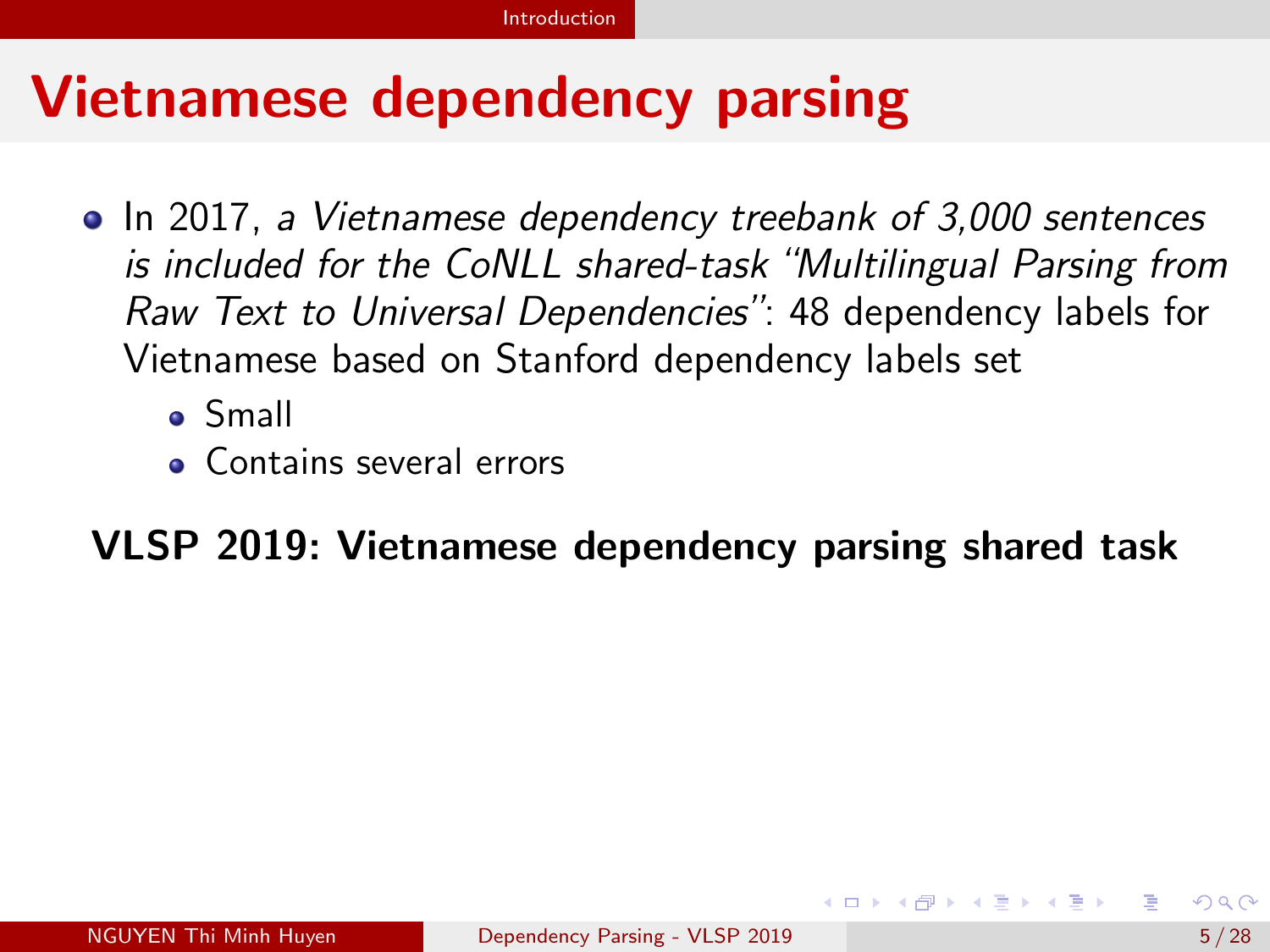## <span id="page-6-0"></span>**Outline**



### <sup>2</sup> [Data Preparation](#page-6-0)

### **[Evaluation](#page-15-0)**



#### <sup>5</sup> [Award Presentation](#page-27-0)

э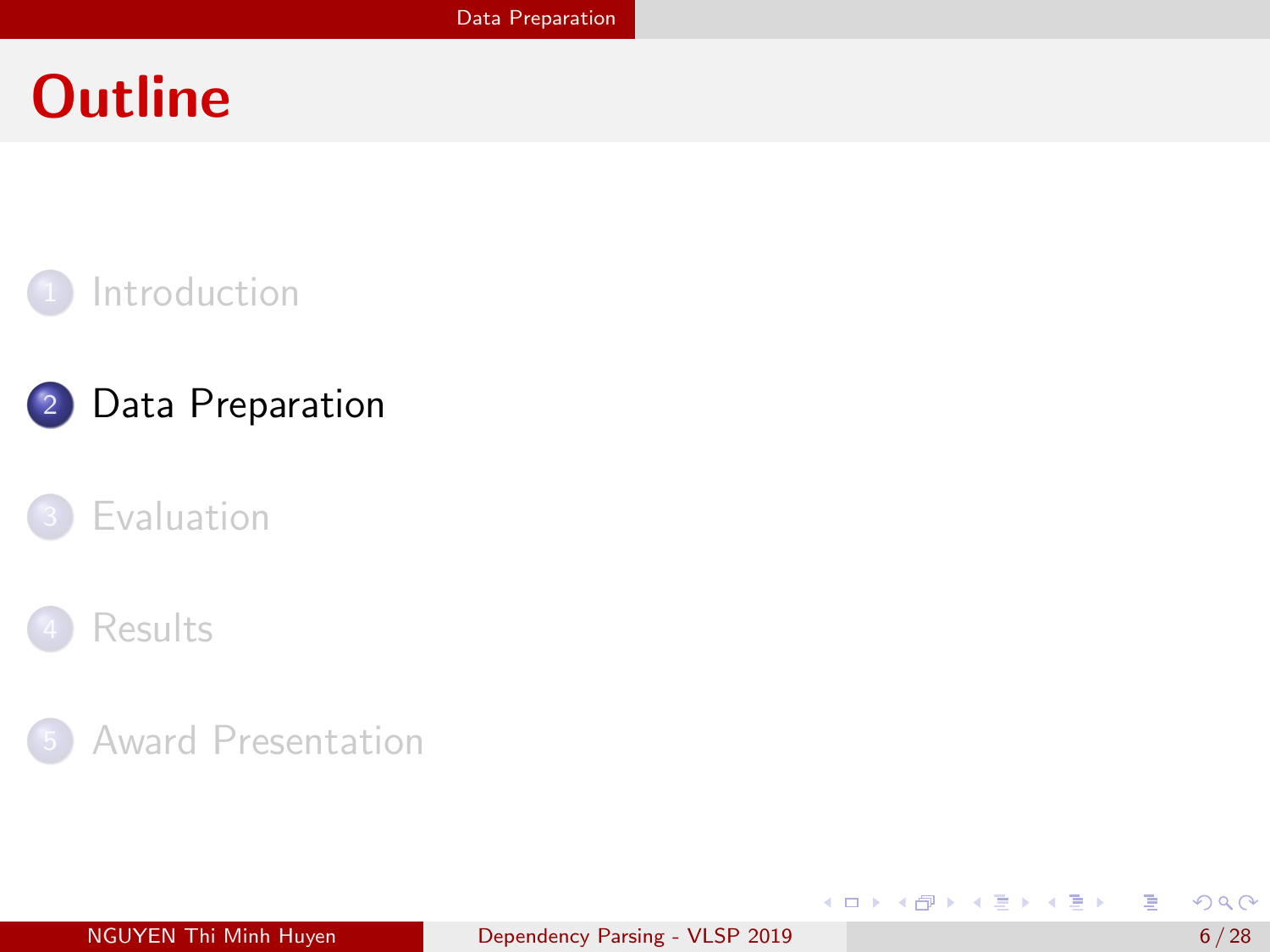- **•** Training dataset
	- Viettreebank
	- The Little Prince
- **•** Test dataset: Public test and Private test
	- Viettreebank
	- The Little Prince
	- Reviews on social media

э

ヨメ メヨメ

4 D F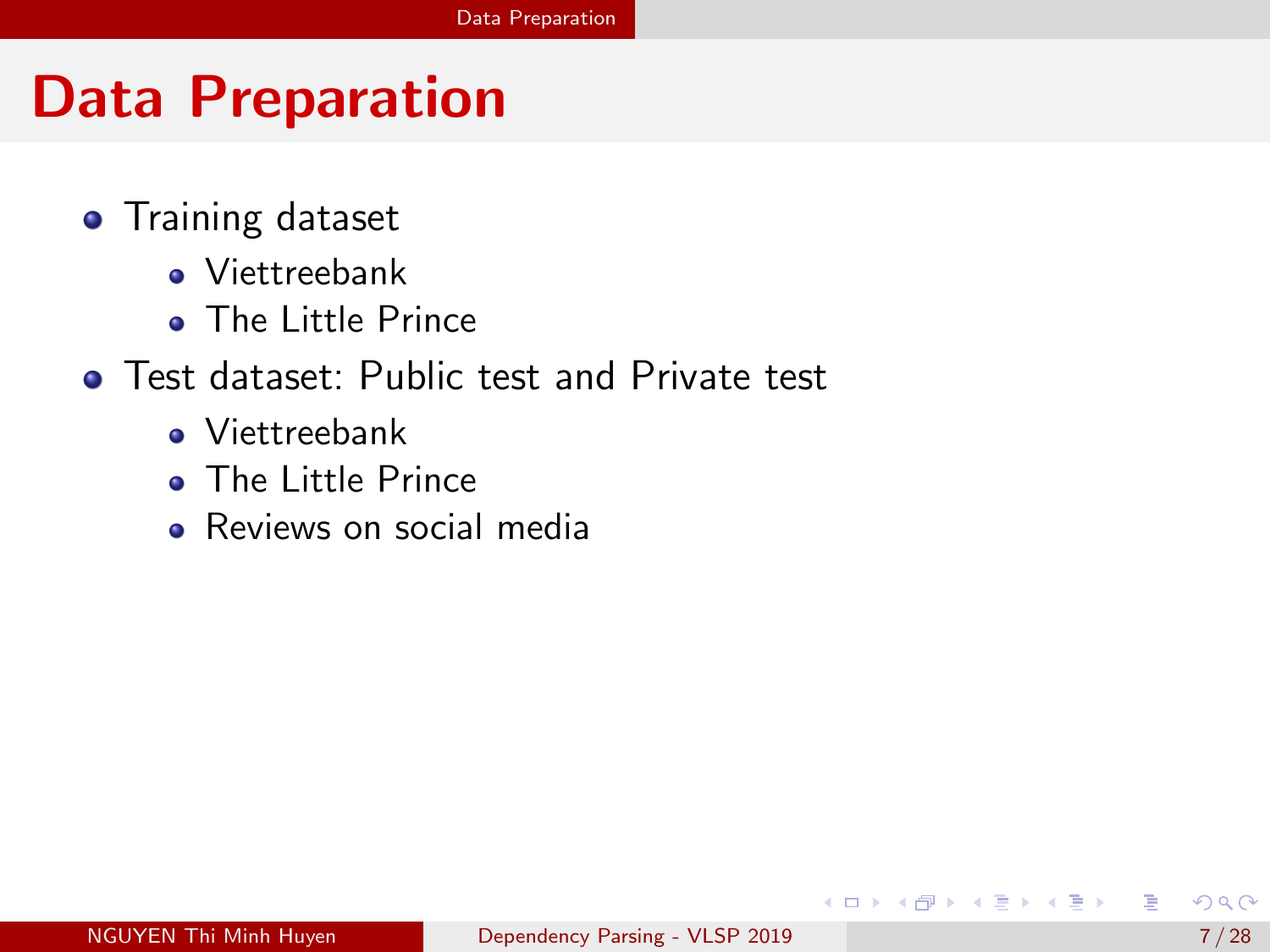- Word segmentation
	- Annotation revision of 3 datasets
- Part of speech tagging
	- Update new POS labels
	- Map to the UPOS label set
- Definition of the new set of dependency relations
- **•** Data annotation

化重新润滑脂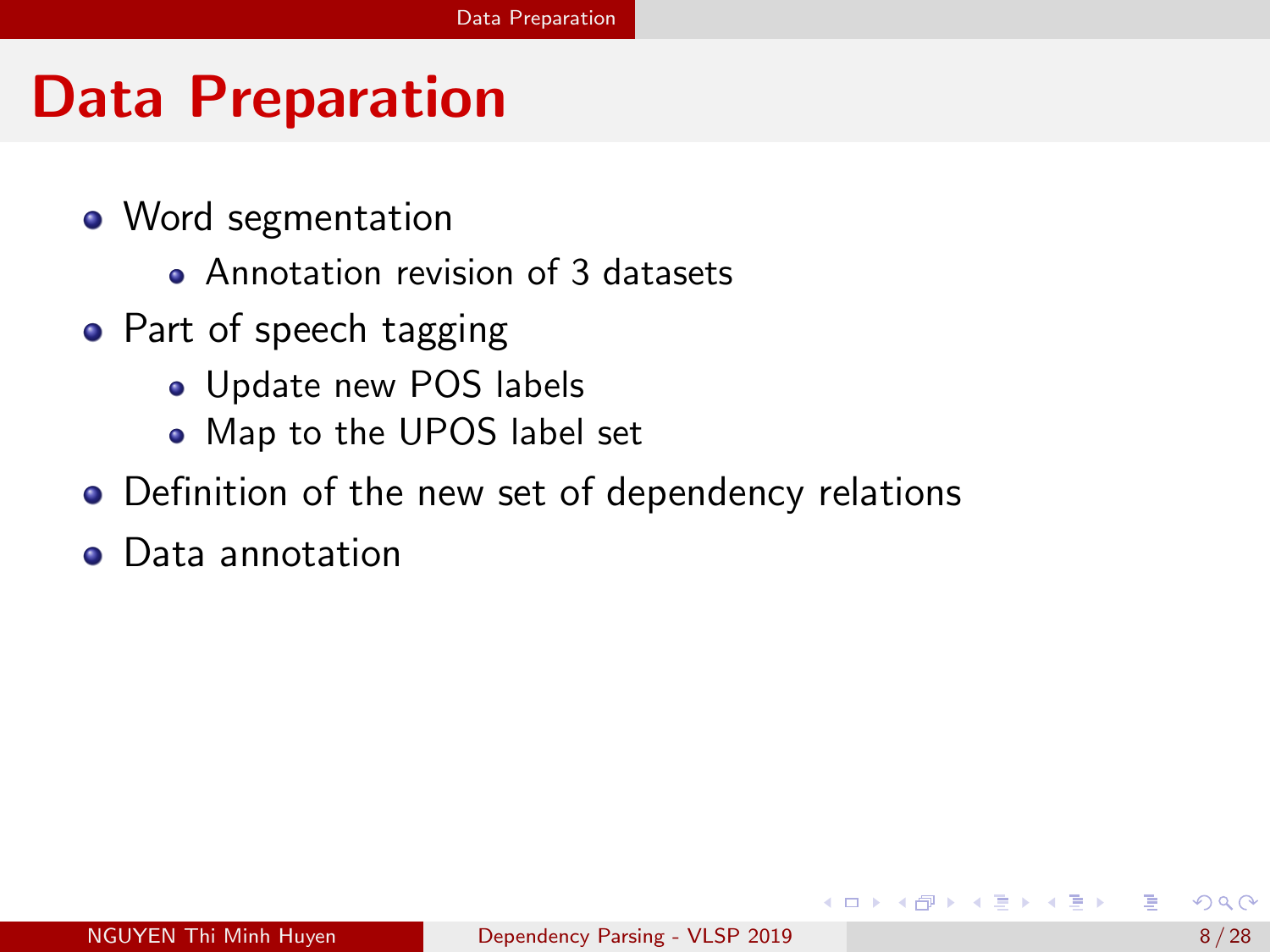Dependency relation definition

- Based on universal dependency relations (UD V2)
	- 38 main relations
	- 47 subtypes

 $\mathcal{A} \oplus \mathcal{B}$  ,  $\mathcal{A} \oplus \mathcal{B}$  ,  $\mathcal{A} \oplus \mathcal{B}$ 

4 D F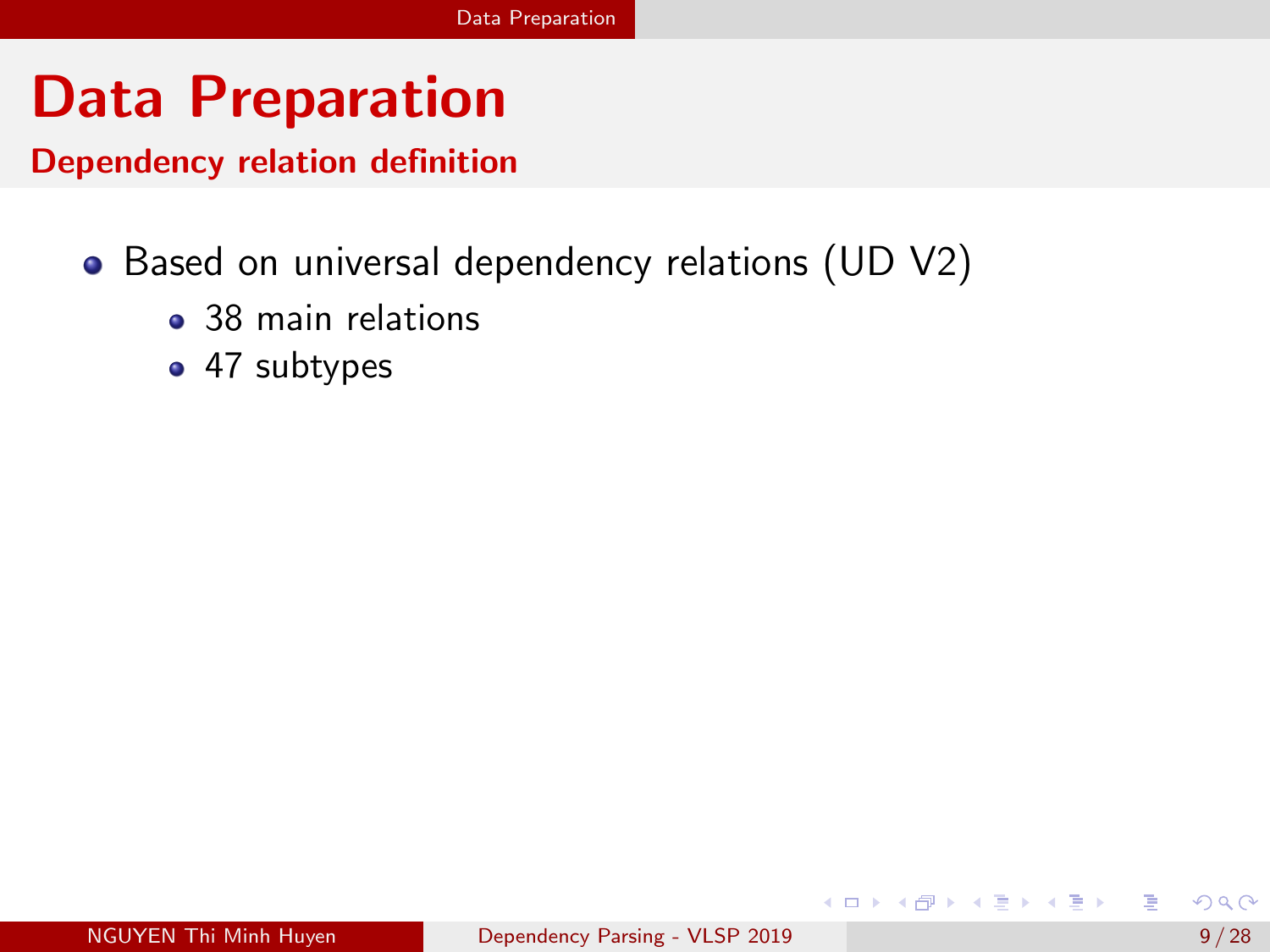Dependency relation definition

- Some new dependency labels specific to Vietnamese language:
	- acl:tonp: Verb nominalization using a classifier such as "cái", "việc", "sự", ...



医毛囊 医牙骨下的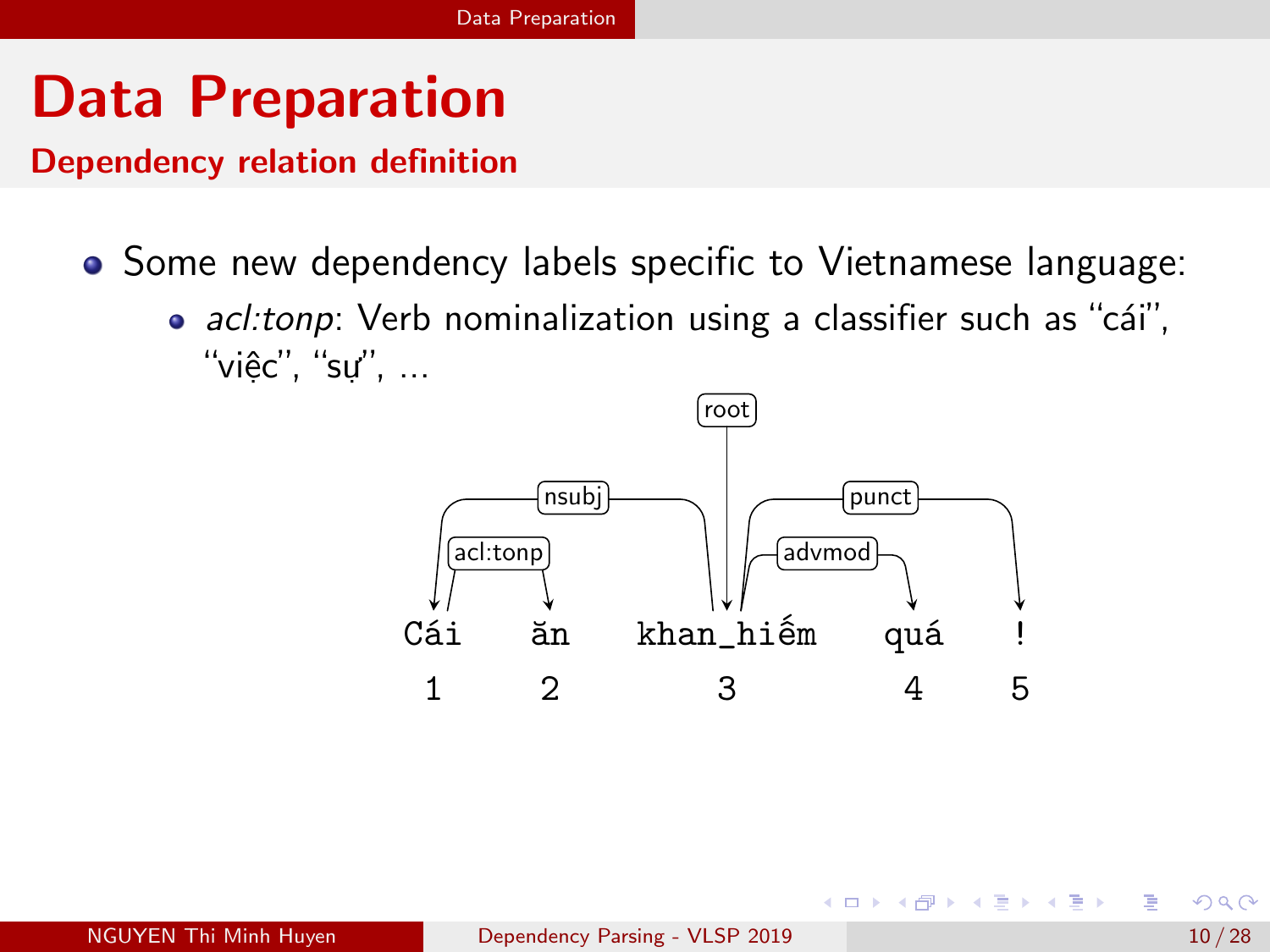Dependency relation definition

- Some new dependency labels specific to Vietnamese language:
	- $\bullet$  csubj: $v$ subj



э

 $\left\{ \left. \left( \left. \left| \Phi \right| \right. \right) \left. \left. \left( \left. \left| \Phi \right| \right. \right) \right| \right. \left. \left. \left( \left. \left| \Phi \right| \right) \right| \right. \right. \left. \left( \left. \left| \Phi \right| \right) \right| \right. \right. \left. \left( \left. \left| \Phi \right| \right) \right| \right. \right. \left. \left( \left. \left| \Phi \right| \right) \right| \right. \left. \left( \left. \left| \Phi \right| \right) \right| \right)$ 

4 D F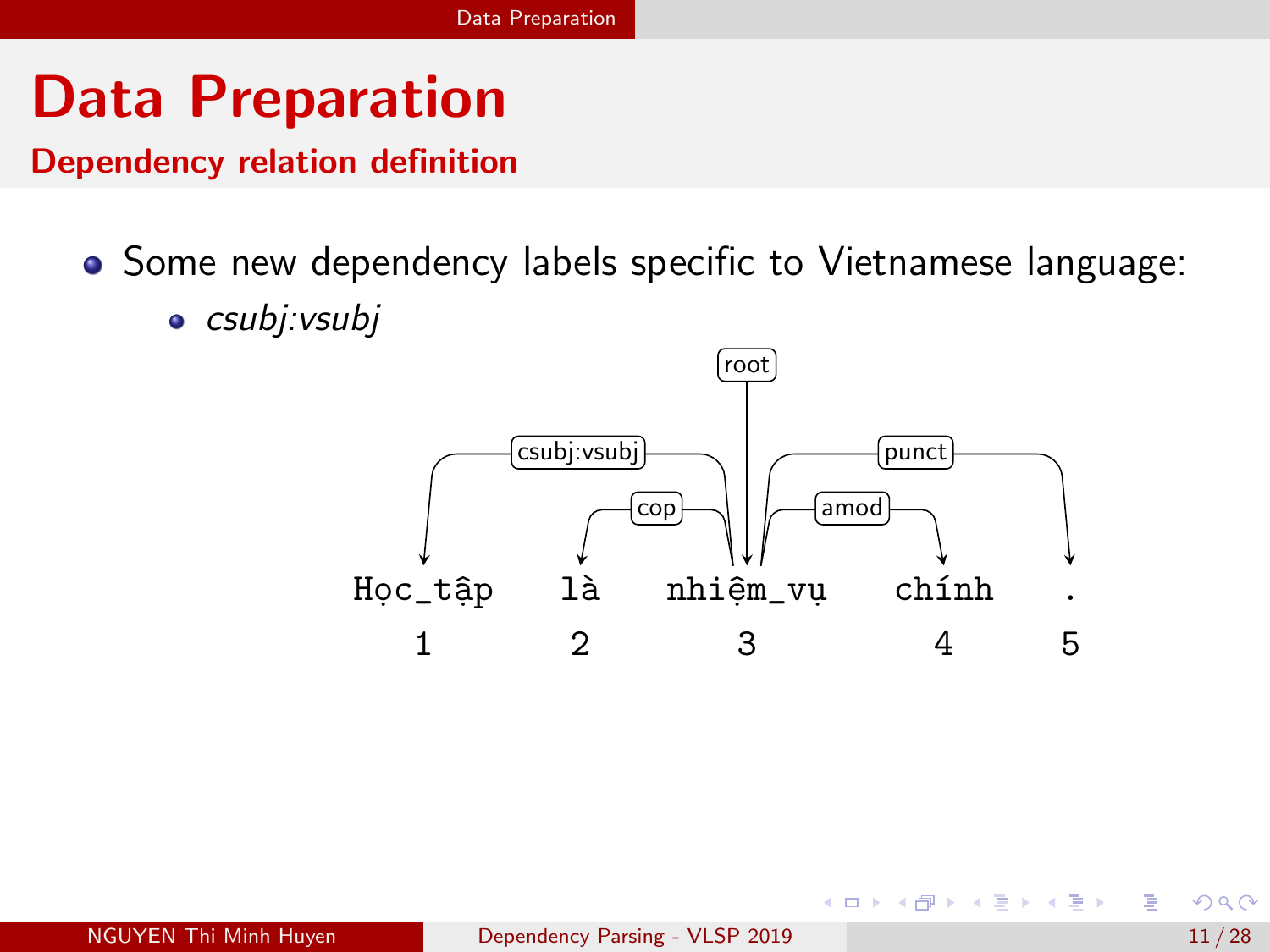Dependency relation definition

- Some new dependency labels specific to Vietnamese language:
	- $\bullet$  det:clf:



4 同 ト

4 D F

- 4 国家 4 国家

э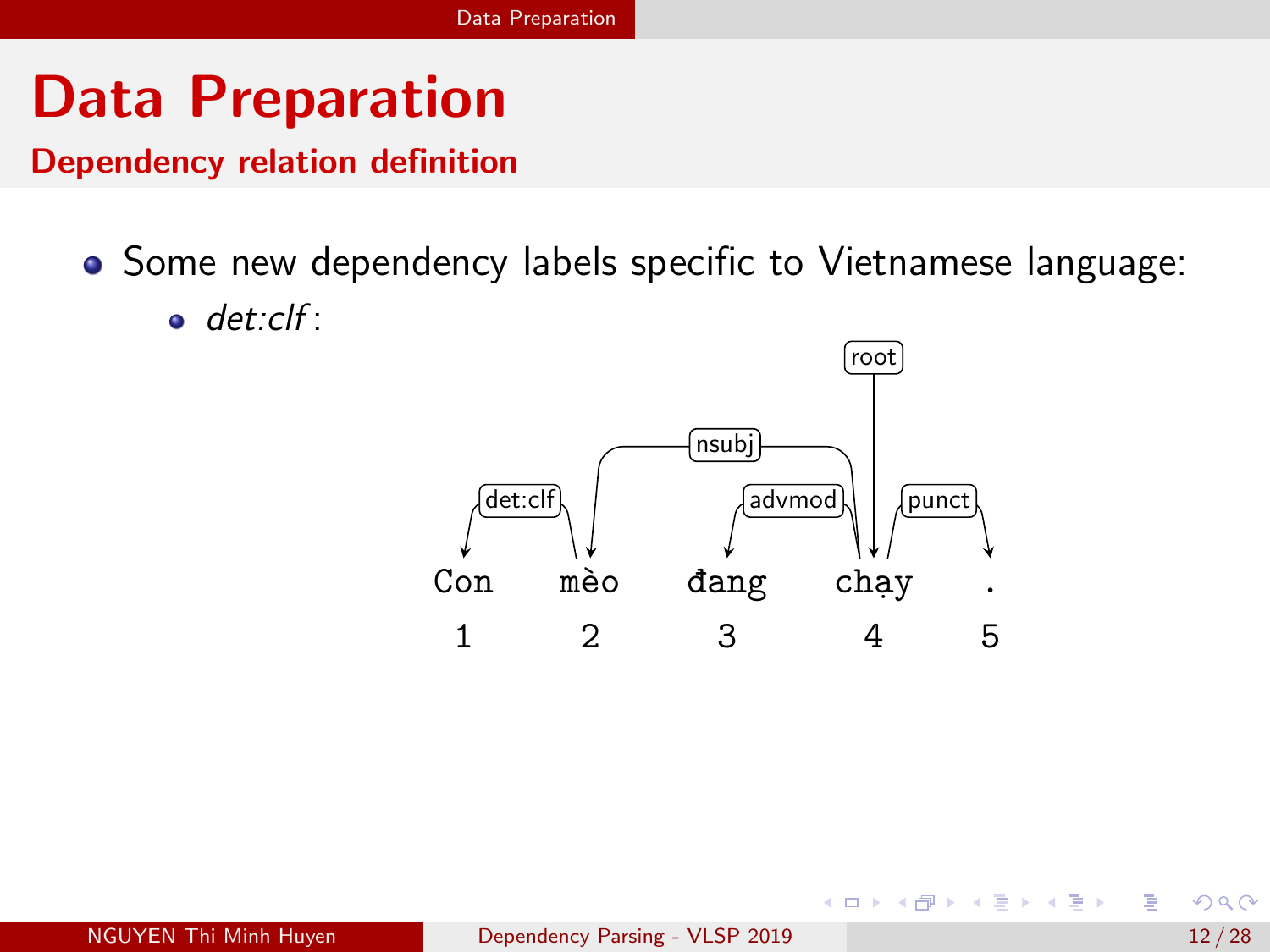Dependency relation definition

- Some new dependency labels specific to Vietnamese language:
	- obl:tmod



э

 $\mathcal{A} \ \equiv \ \mathcal{B} \ \ \mathcal{A} \ \equiv \ \mathcal{B}$ 

4 D F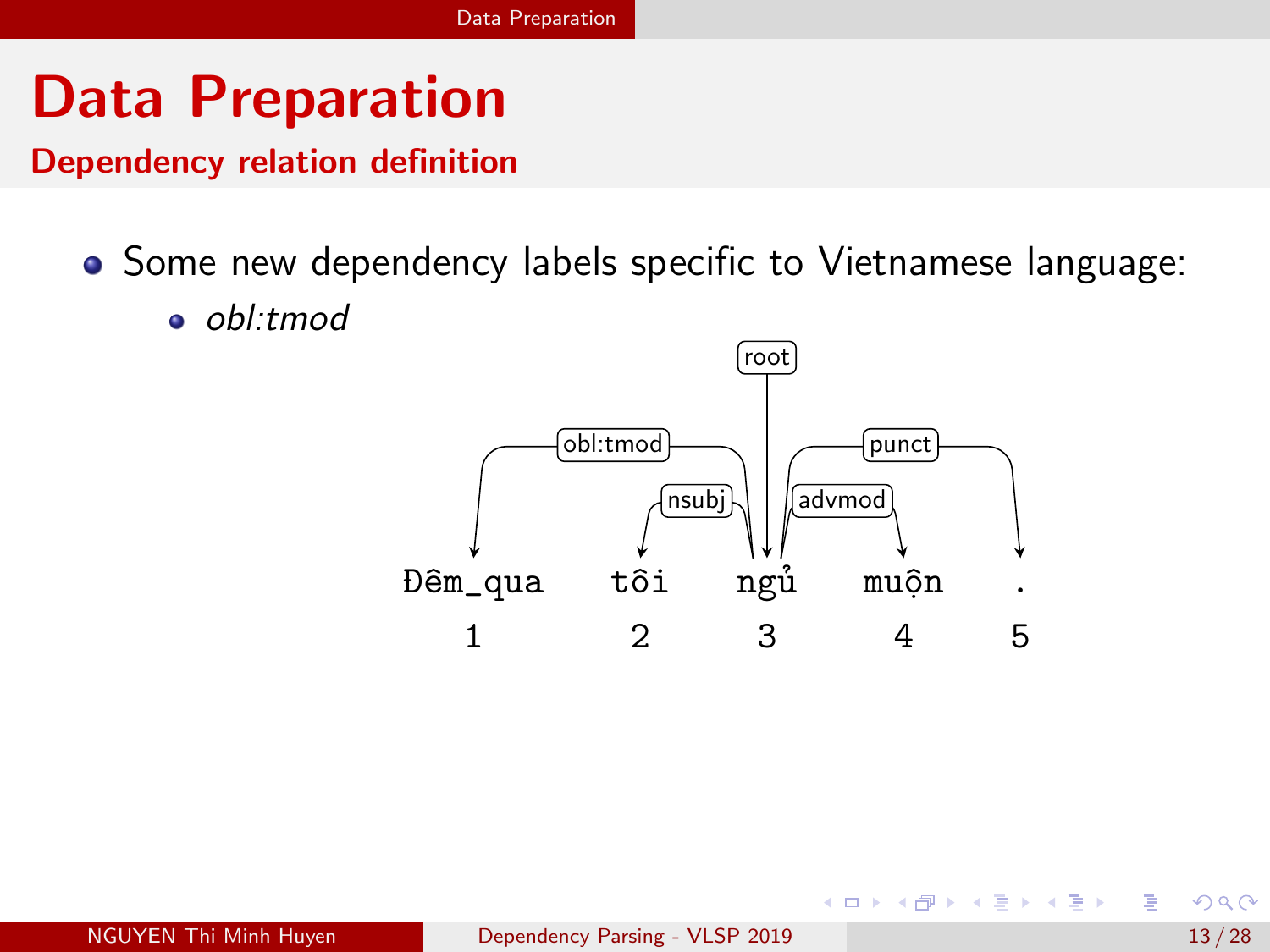#### Data annotation

- 5 annotators: 2 months
- Tool



э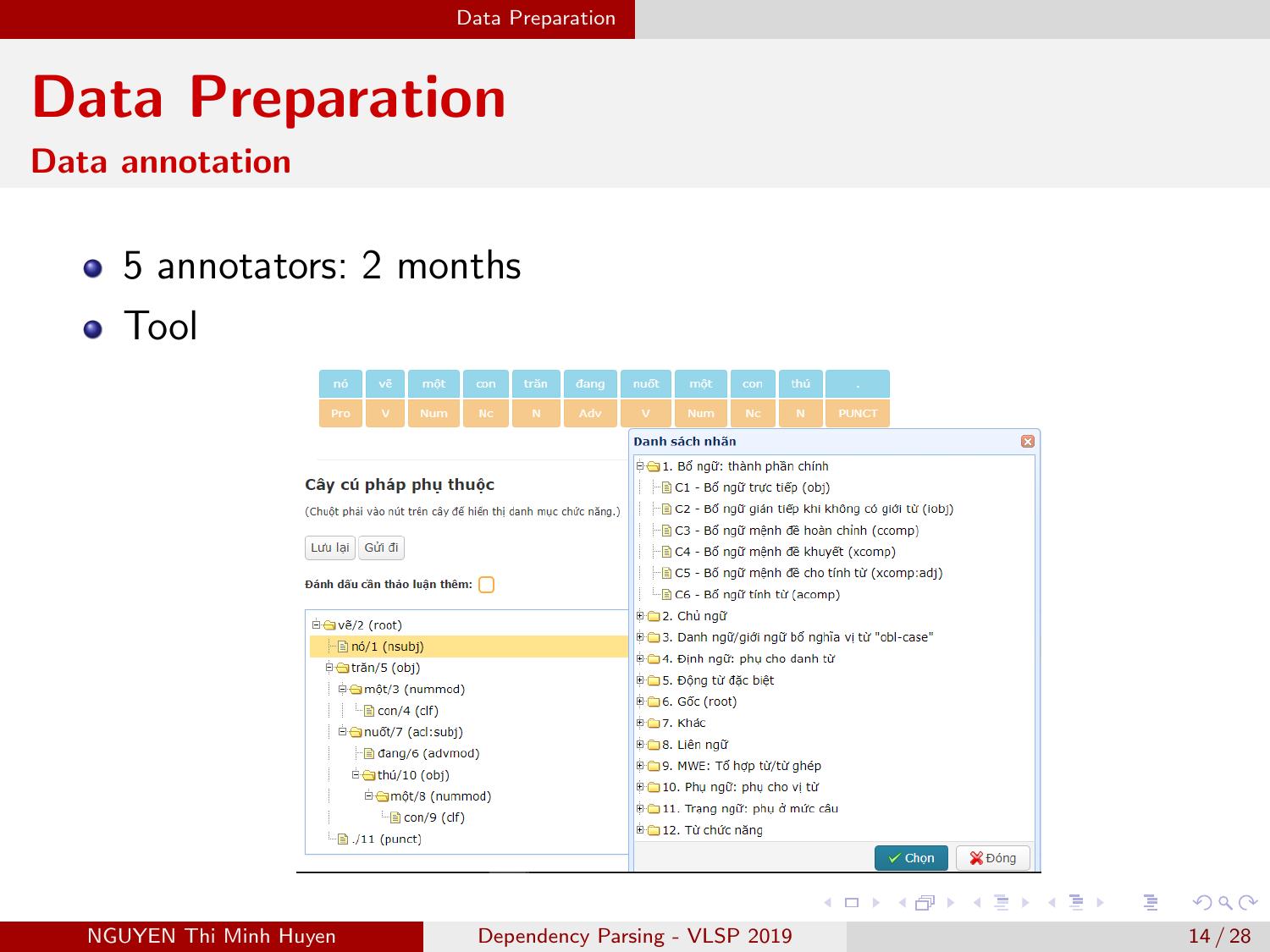## <span id="page-15-0"></span>**Outline**



### [Data Preparation](#page-6-0)





#### <sup>5</sup> [Award Presentation](#page-27-0)

造

イロト イ部 トイヨ トイヨト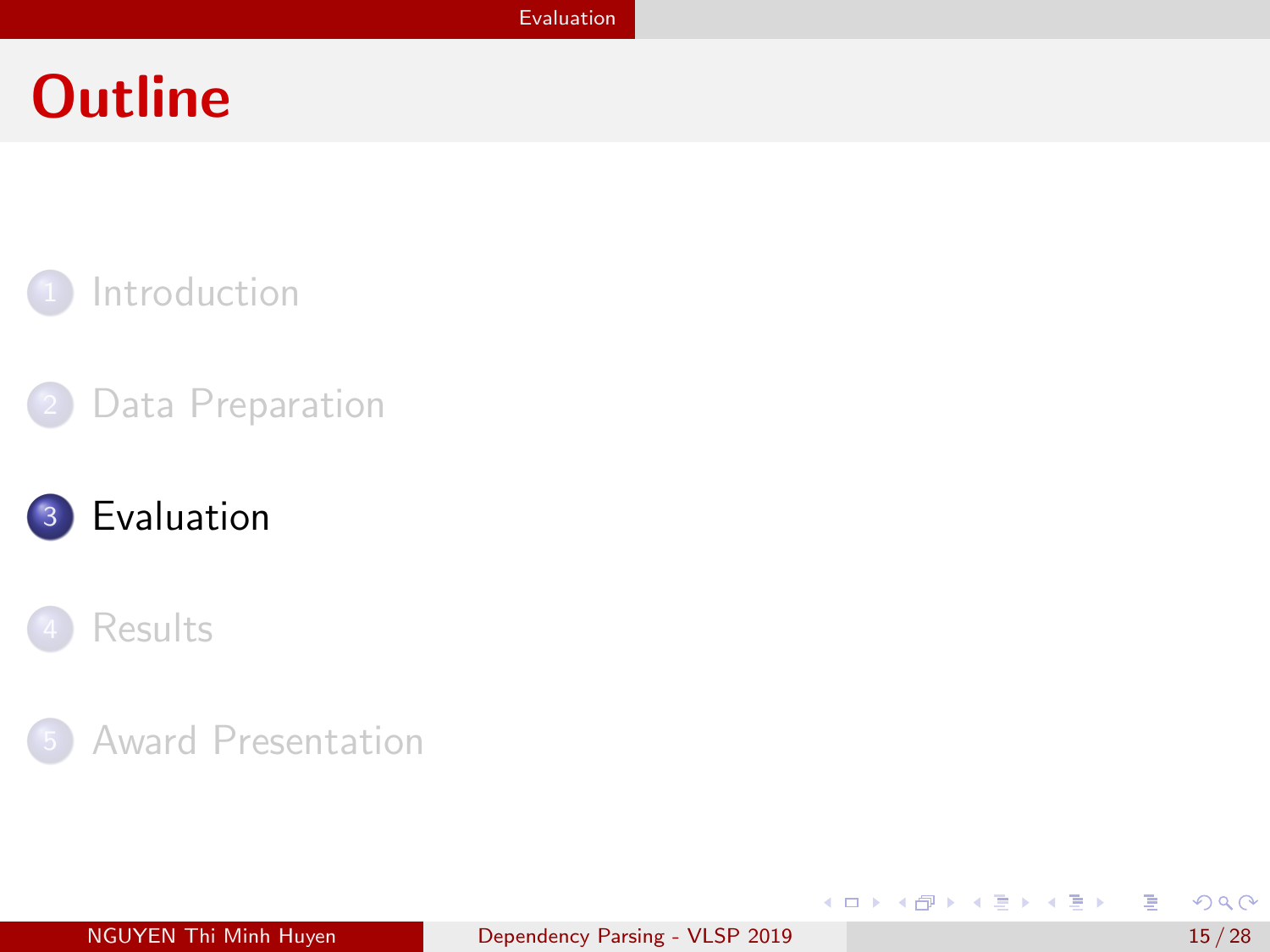## Data format

The dependency-annotated data must be encoded in CoNLL-U format

A sentence in training dataset

|               | Tôi       | tôi       | <b>PROPN</b> | Pro          |   | nsubi      |  |
|---------------|-----------|-----------|--------------|--------------|---|------------|--|
| $\mathcal{P}$ | đã        | đã        | ADV          | Adv          |   | advmod     |  |
| 3             | sống      | sống      | <b>VERB</b>  |              |   | root       |  |
| 4             | nhiều     | nhiều     | ADJ          | Adj          |   | advmod:adj |  |
| 5             | với       | với       | SCONJ        |              |   | case       |  |
| 6             | những     | những     | DET          | Det          |   | det        |  |
| 7             | người lớn | người lớn | N            | N            | 3 | obl:with   |  |
| 8             |           |           | <b>PUNCT</b> | <b>PUNCT</b> |   | punct      |  |

4 0 8

 $\mathcal{A} \oplus \mathcal{B}$  ,  $\mathcal{A} \oplus \mathcal{B}$  ,  $\mathcal{A} \oplus \mathcal{B}$  ,  $\mathcal{B}$ 

э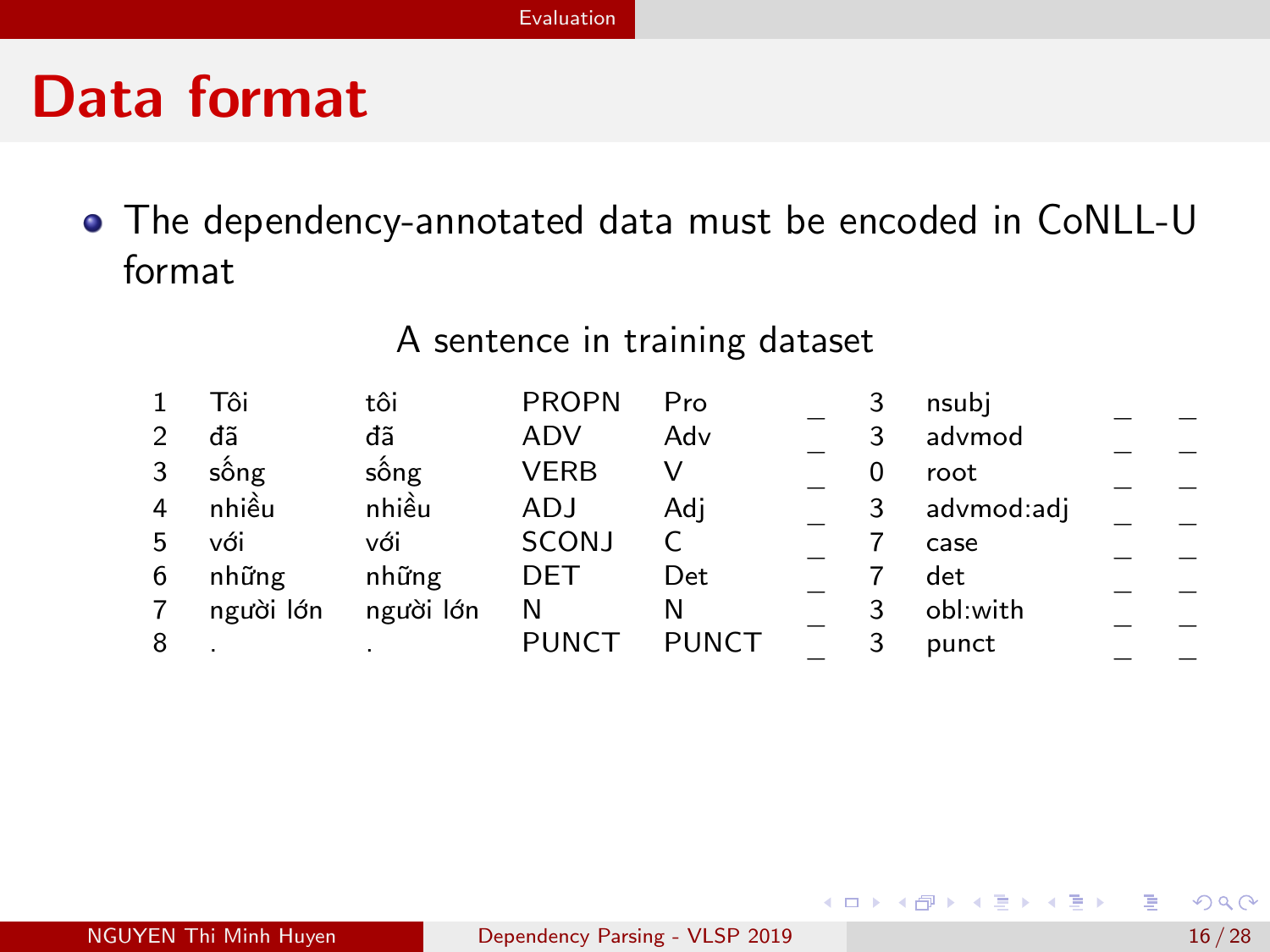### Data statistics

Number of sentences and average words per sentence

| No.           | <b>Dataset</b>       | <b>Sentences</b> | AvgWS |
|---------------|----------------------|------------------|-------|
| 1             | Training Dataset1    | 2920             | 14.58 |
| $\mathcal{P}$ | Training Dataset2    | 935              | 11.29 |
| 3             | Public Test          | 100              | 13.61 |
| 4             | Private Test 1 - MXH | 100              | 12.14 |
| 5.            | Private Test 2 - VTB | 400              | 24.82 |
| 6             | Private Test 3 - HTB | 100              | 11.00 |

目

イロト イ母 トイヨ トイヨ トー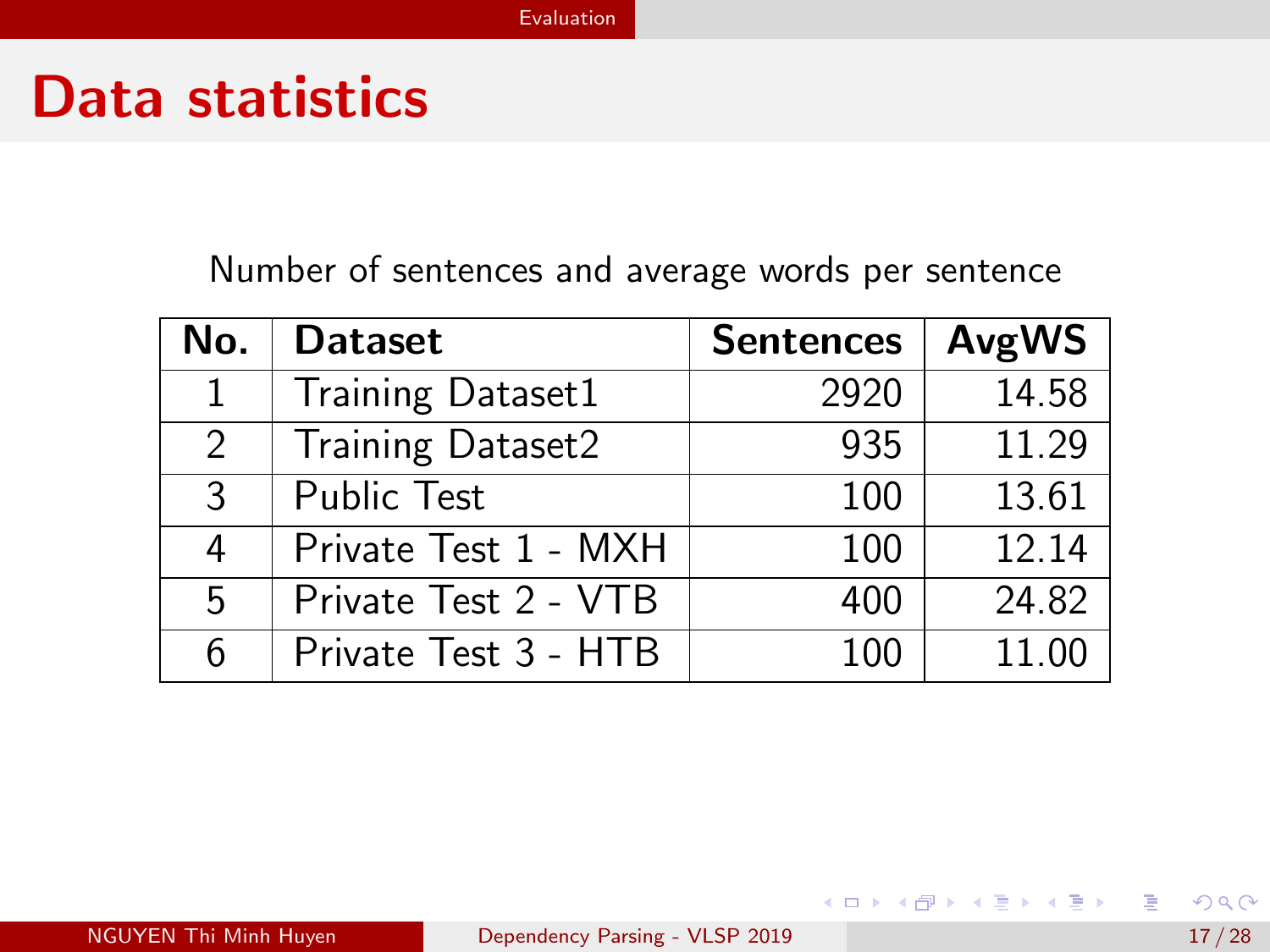### Data statistics

#### Number of labels in each dataset

| No.           | <b>Dataset</b>           |    | Total Label   Main Label |
|---------------|--------------------------|----|--------------------------|
|               | <b>Training Dataset1</b> | 81 | 34                       |
| $\mathcal{P}$ | Training Dataset2        | 75 | 35                       |
| ર             | <b>Public Test</b>       | 64 | 33                       |
| 4             | Private Test 1 - MXH     | 56 | 31                       |
| 5             | Private Test 2 - VTB     | 74 | 34                       |
|               | Private Test 3 - HTB     | 53 | २२                       |

重

イロト イ部 トイモト イモト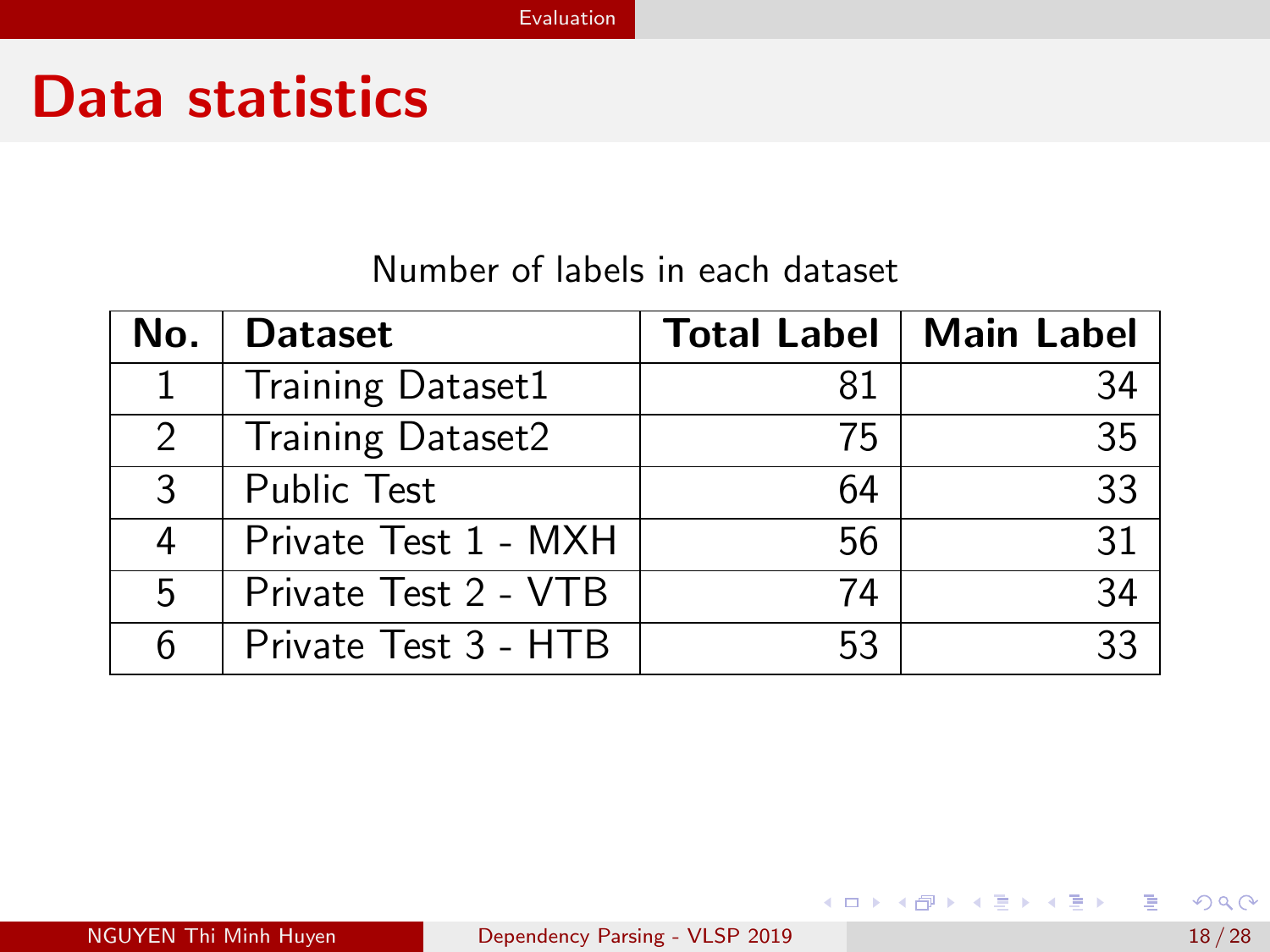## <span id="page-19-0"></span>Evaluation metrics

- UAS: the percentage of words that are assigned correct syntactic head
- LAS: the percentage of words that are assigned both the correct syntactic head and the correct dependency label

$$
P = \frac{correct\,relations}{systemNodes}
$$

$$
R = \frac{correctRelationships}{goldNodes}
$$

$$
LAS = \frac{2*P*R}{(P+R)}
$$

(ロトス何) (ミトスラ)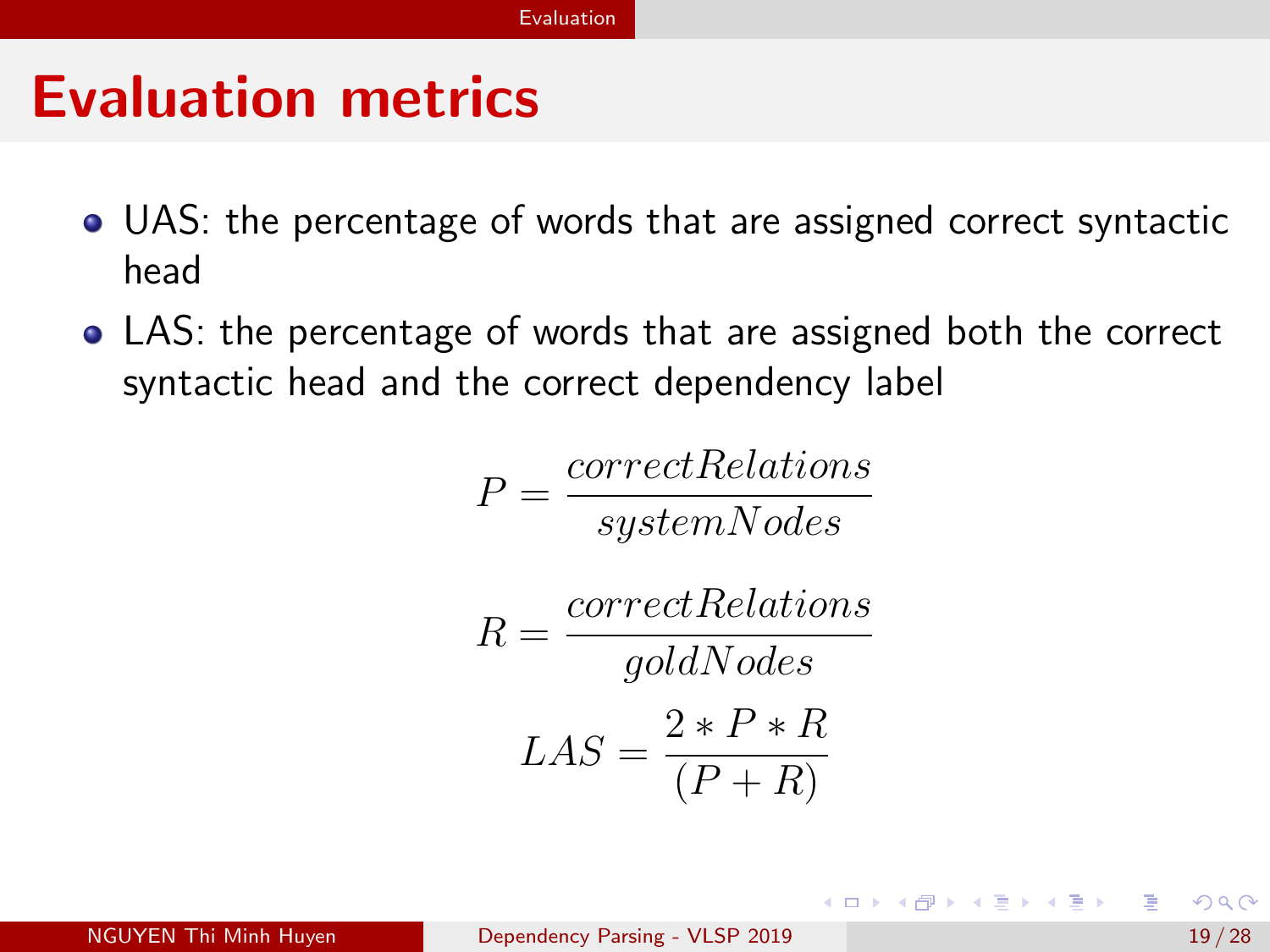## <span id="page-20-0"></span>**Outline**



- [Data Preparation](#page-6-0)
- **[Evaluation](#page-15-0)**



#### <sup>5</sup> [Award Presentation](#page-27-0)

造

イロト イ部 トイヨ トイヨト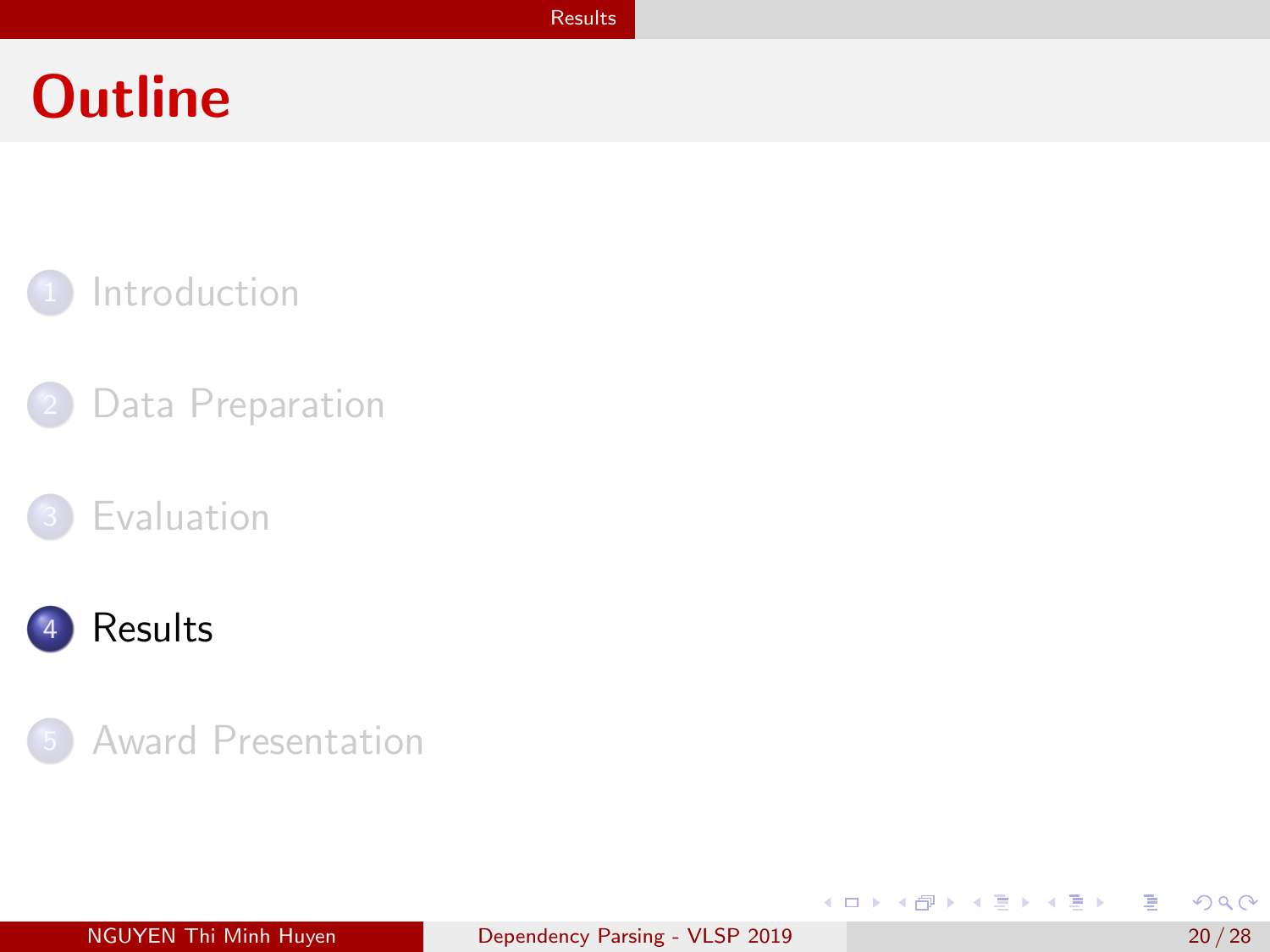- <span id="page-21-0"></span>• 15 registered teams
- 4 teams submitted results for public test
- 3 teams submitted results for final test

э

化重新润滑脂

4 D F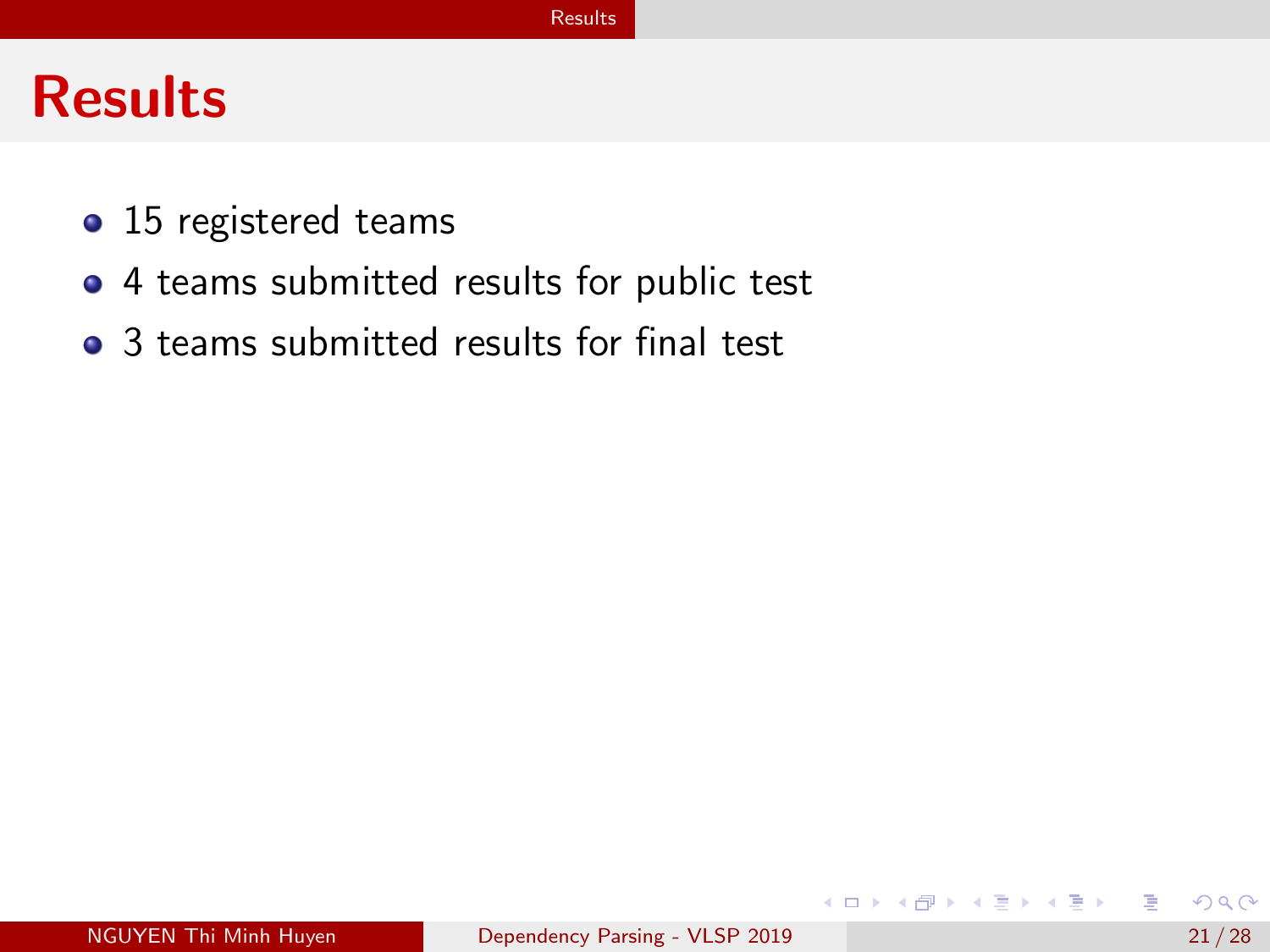### <span id="page-22-0"></span>**Methods**

- DP1 used Stanford graph-based neural dependency parser
	- Made a few modifications to adapt for Vietnamese dependency parsing
	- Investigated three models using different hyperparameters for the optimizer in training
- DP2 proposed a joint model for POS tagging and dependency parsing
	- Consists of a BiLSTM-CNN-CRF-based POS tagger and a Deep Biaffine Attention based dependency parser
	- A combined objective function is used to jointly train both models
- DP3 developed a simple ensemble model for Vietnamese dependency parsing task
	- Used two probability layers of the deep biaffine attention parser method with two different pre-trained [w](#page-21-0)[ord](#page-23-0)[em](#page-22-0)[b](#page-19-0)[e](#page-20-0)[d](#page-26-0)[di](#page-27-0)[n](#page-19-0)[g](#page-20-0)[s](#page-26-0)  $QQ$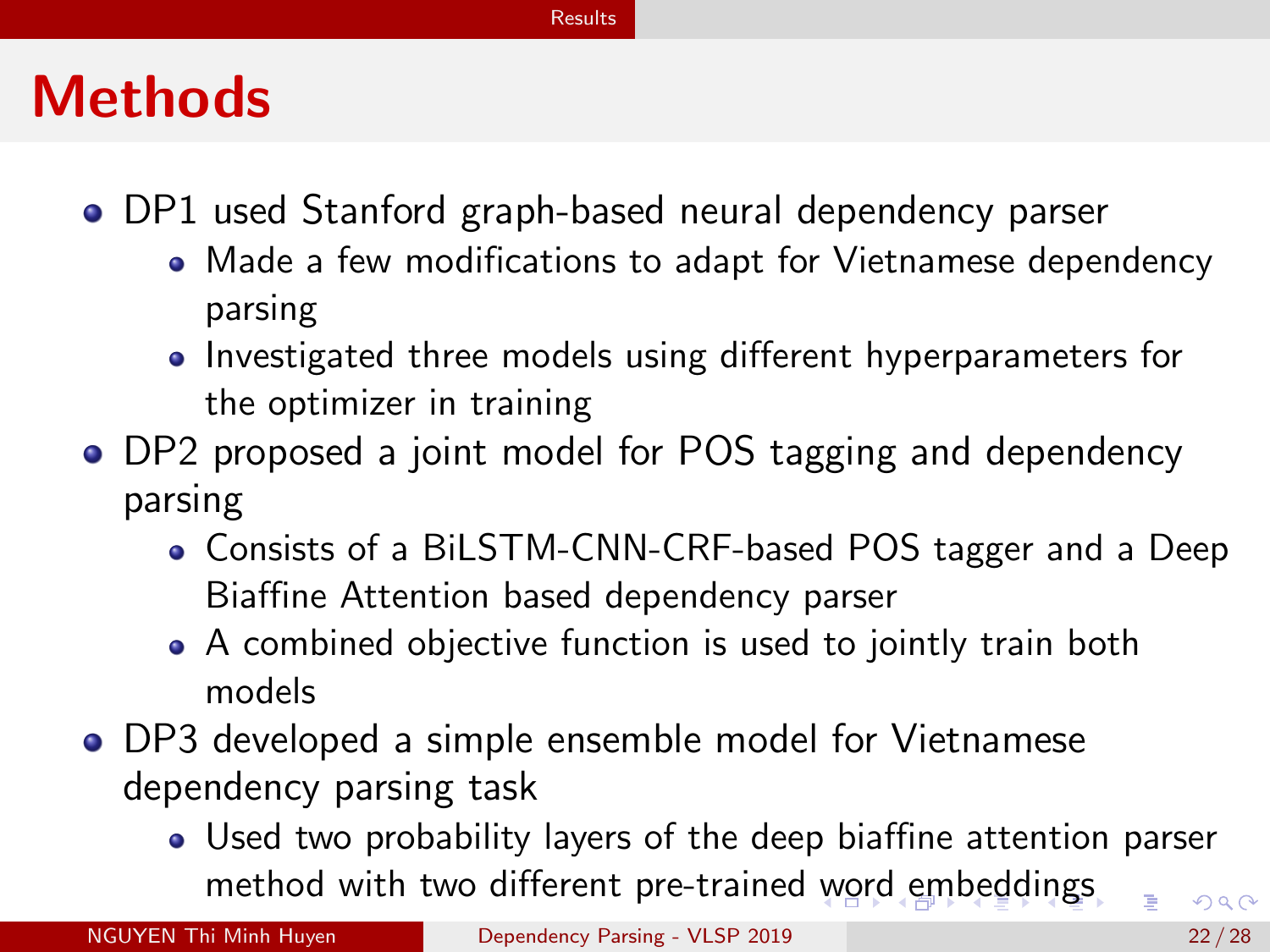#### <span id="page-23-0"></span>Public test result

#### Public test

| Team            | LAS   |
|-----------------|-------|
| DP1             | 64.22 |
| DP <sub>2</sub> | 60.84 |
| DP3             | 68.33 |
| DP4             | 70.76 |

重

イロメ イ母メ イヨメ イヨメー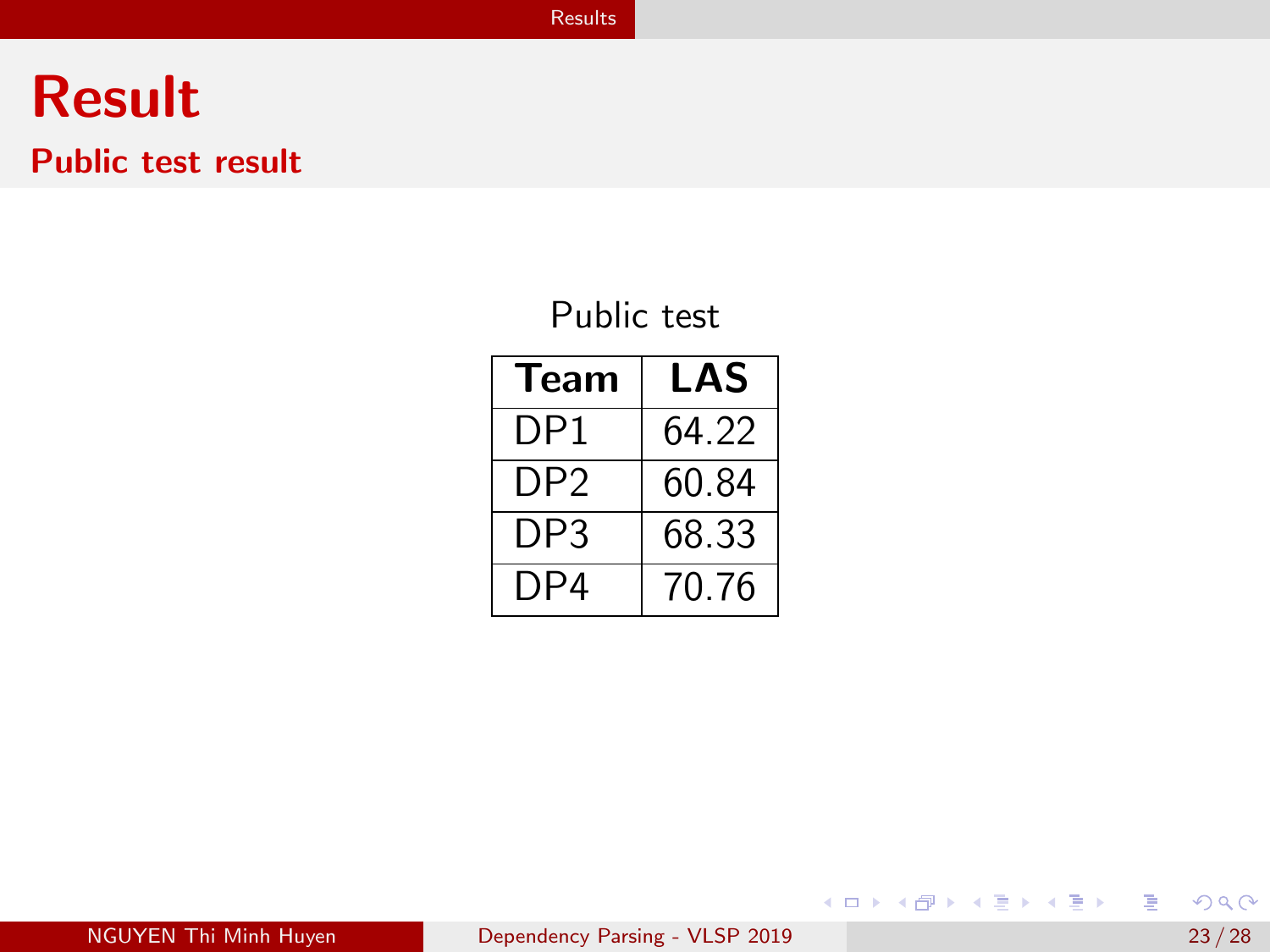#### Private test result

#### UAS metric

| <b>UAS</b> | <b>HTB</b> | <b>MXH</b> | <b>VTB</b> |
|------------|------------|------------|------------|
| DP1-Model1 | 77.00      | 63.26      | 65.15      |
| DP1-Model2 | 78.45      | 66.23      | 68.23      |
| DP1-Model3 | 81.55      | 67.63      | 69.93      |
| DP2-Model1 | 81.36      | 67.22      | 68.07      |
| DP2-Model2 | 81.73      | 65.65      | 68.21      |
| DP2-Model3 | 81.55      | 66.47      | 68.93      |
| DP3-Model1 | 81.73      | 67.46      | 72.95      |
| DP3-Model2 | 85.91      | 67.79      | 72.85      |

重

イロメ イ母メ イヨメ イヨメー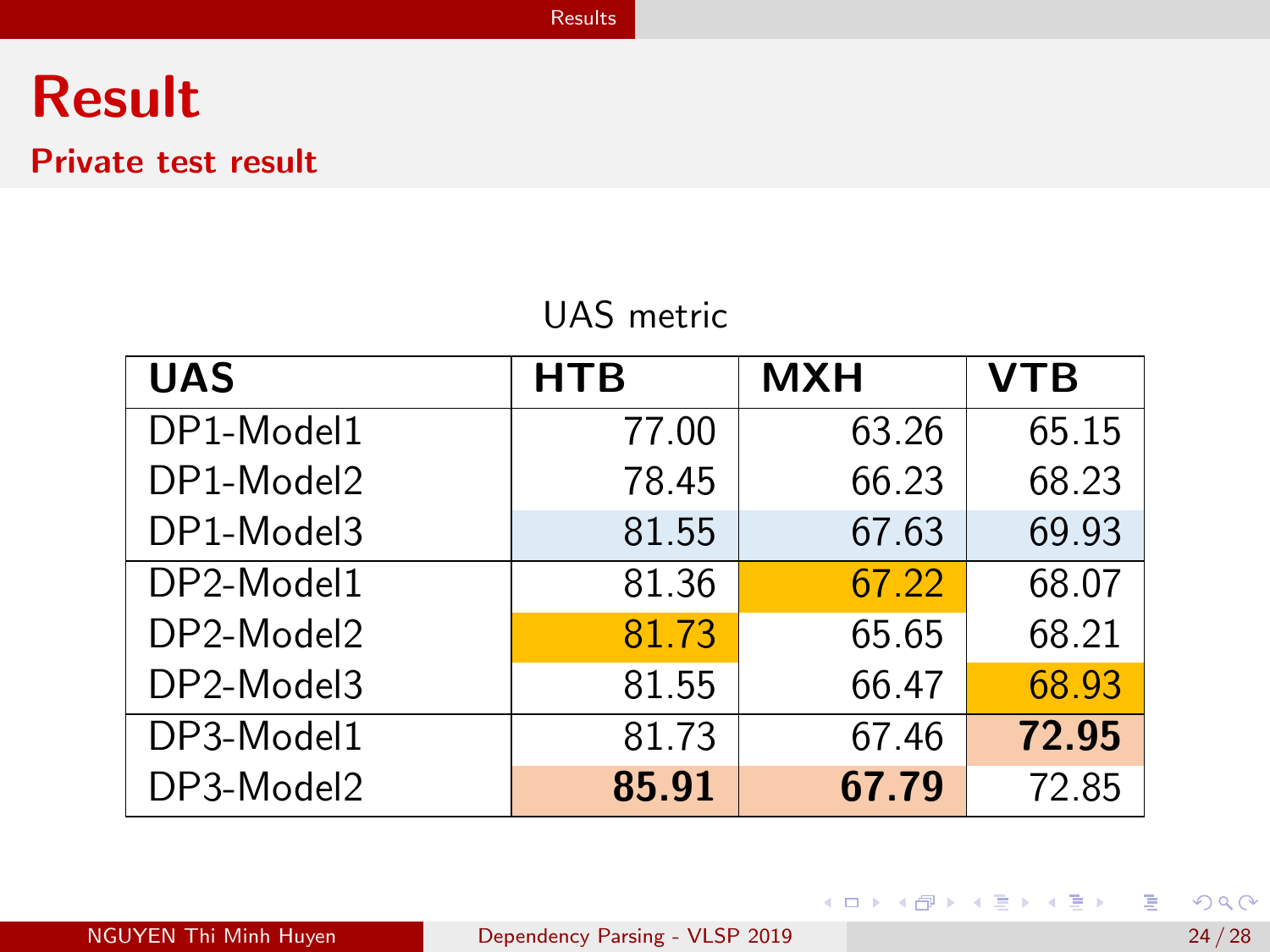#### Private test result

#### LAS metric

| <b>LAS</b> | <b>HTB</b> | <b>MXH</b> | <b>VTB</b> |
|------------|------------|------------|------------|
| DP1-Model1 | 65.73      | 51.81      | 52.36      |
| DP1-Model2 | 68.55      | 54.53      | 54.99      |
| DP1-Model3 | 72.64      | 56.67      | 57.46      |
| DP2-Model1 | 73.55      | 55.52      | 55.69      |
| DP2-Model2 | 72.91      | 54.12      | 55.95      |
| DP2-Model3 | 72.55      | 54.86      | 56.61      |
| DP3-Model1 | 72.73      | 57.08      | 60.19      |
| DP3-Model2 | 77.09      | 56.75      | 60.08      |

画

イロメ イ部メ イヨメ イヨメー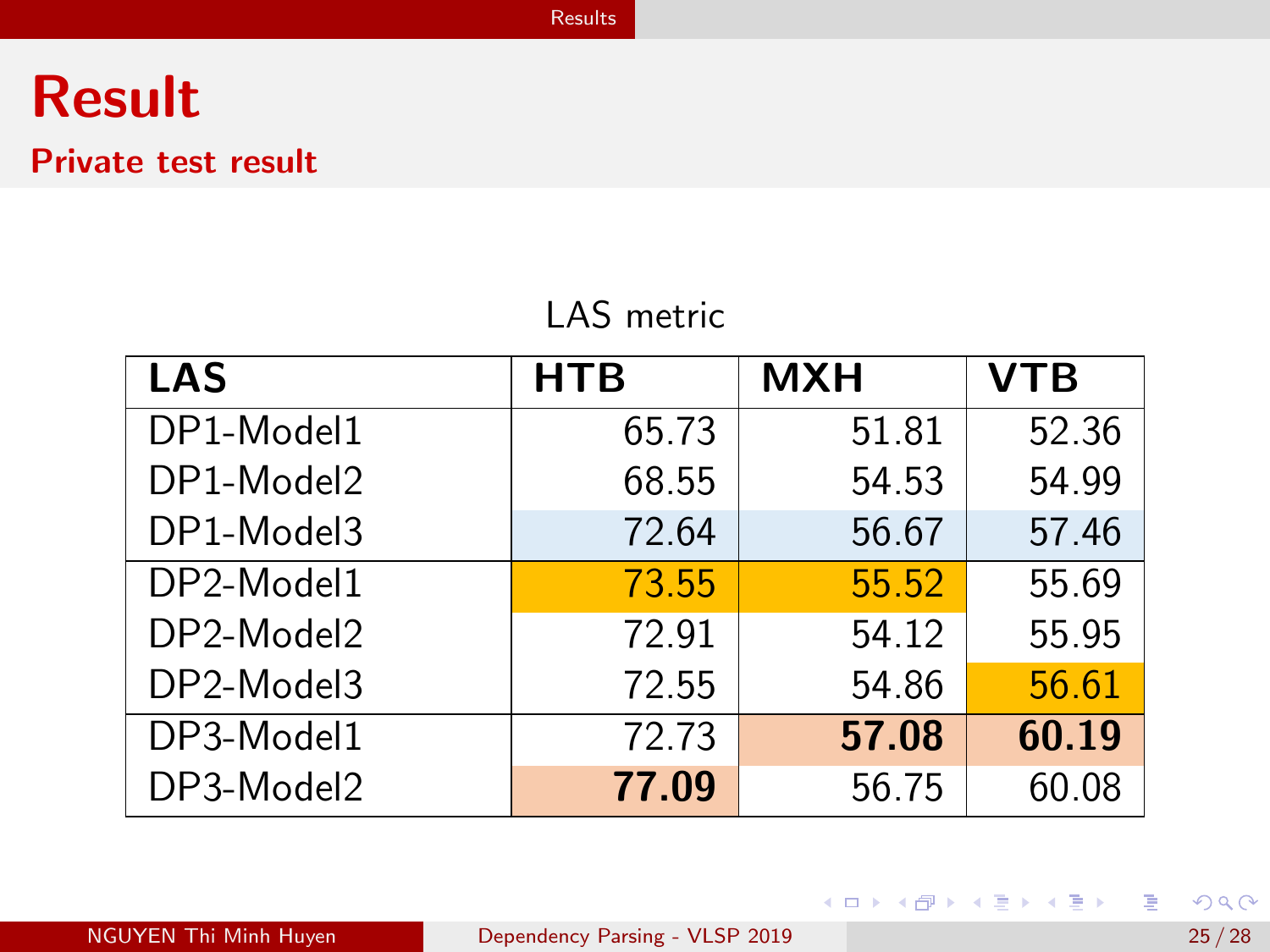#### <span id="page-26-0"></span>Private test result

#### UAS and LAS on all 3 datasets

| <b>Team</b> | <b>UAS</b> | <b>LAS</b> |
|-------------|------------|------------|
| DP1-Model1  | 66.03      | 53.5       |
| DP1-Model2  | 68.95      | 56.16      |
| DP1-Model3  | 70.75      | 58.75      |
| DP2-Model1  | 69.18      | 57.28      |
| DP2-Model2  | 69.17      | 57.29      |
| DP2-Model3  | 69.82      | 57.87      |
| DP3-Model1  | 73.19      | 61.01      |
| DP3-Model2  | 73.53      | 61.28      |

重

イロメ イ母メ イヨメ イヨメー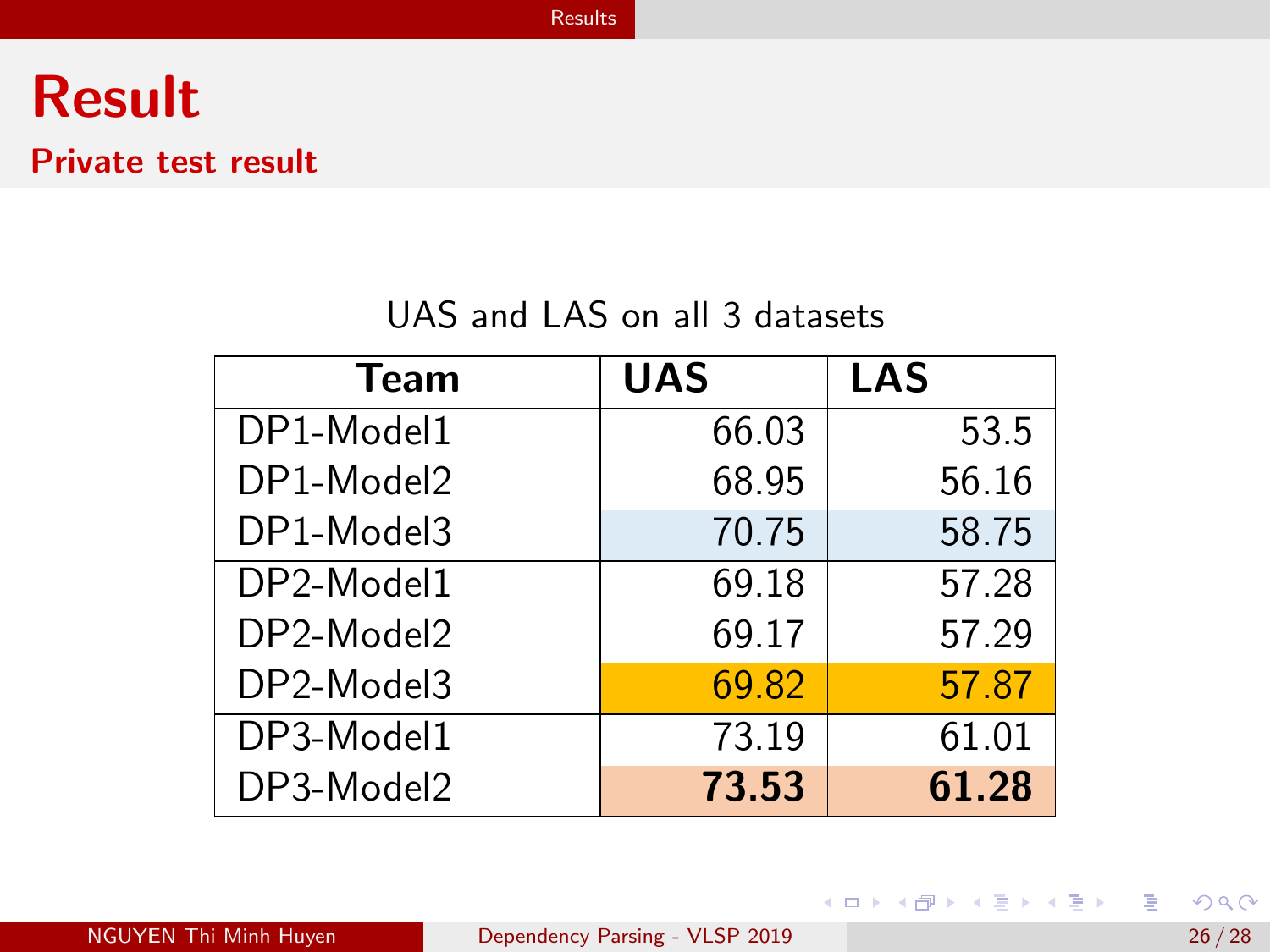## <span id="page-27-0"></span>**Outline**



- [Data Preparation](#page-6-0)
- **[Evaluation](#page-15-0)**





造

イロト イ部 トイヨ トイヨト